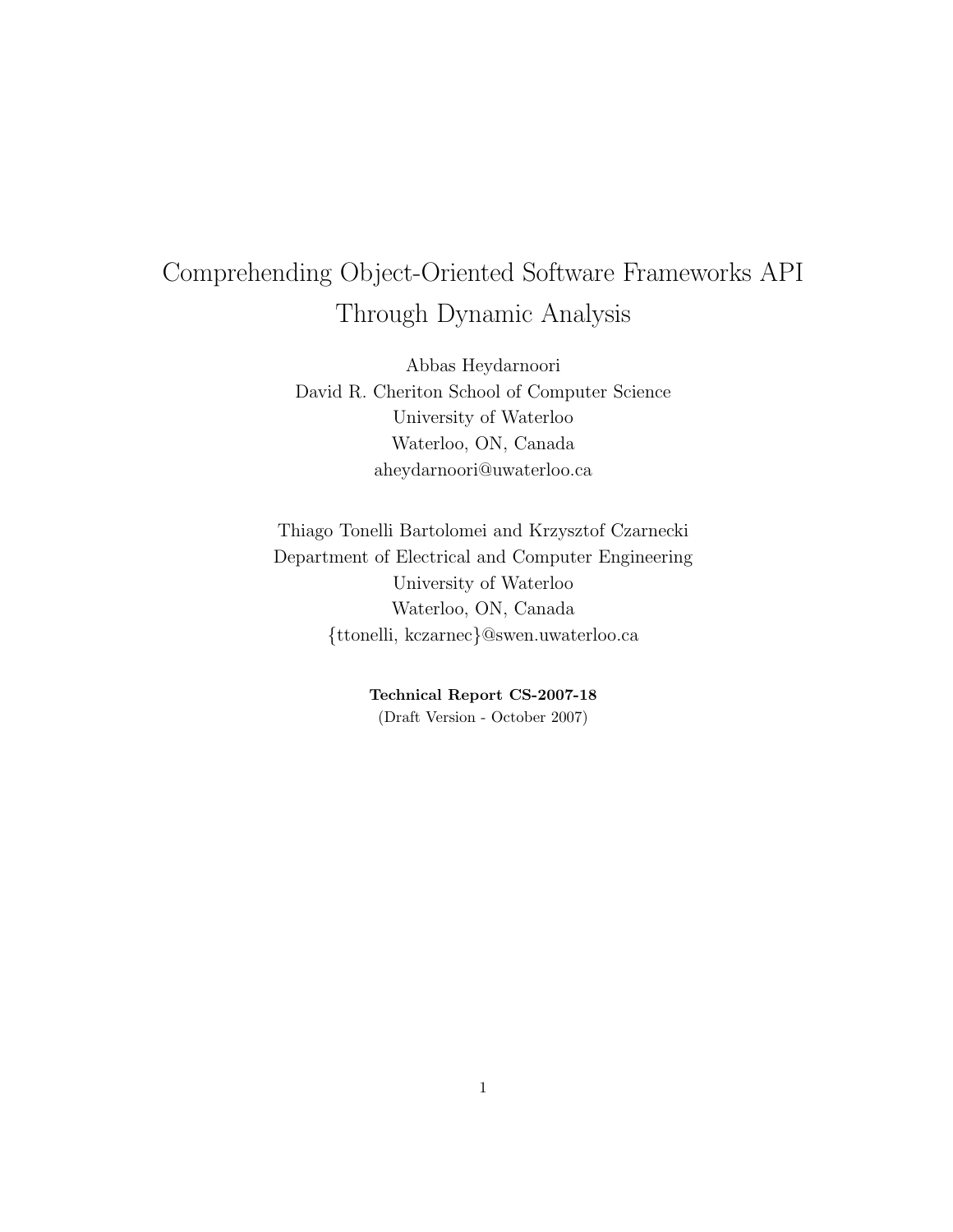### Abstract

A common practice followed by many application developers is to use existing framework applications as a guide to understand how to implement a framework-provided concept of interest. Unfortunately, finding the code that implements the concept of interest might be very difficult since the code might be scattered across and tangled with code implementing other concepts. To address this issue, this report presents an approach called FUDA (Framework API Understanding through Dynamic  $Analysis$ ). The main idea of this approach is to extract implementation recipes of a given concept from runtime information collected when that concept is invoked in a number of different sample applications. For this purpose, we introduce a novel dynamic slicing approach named concept trace slicing and combine it with clustering and data mining techniques. The experimental evaluation of FUDA suggests that this approach is effective in producing useful implementation recipes for a given concept with few false positives and false negatives.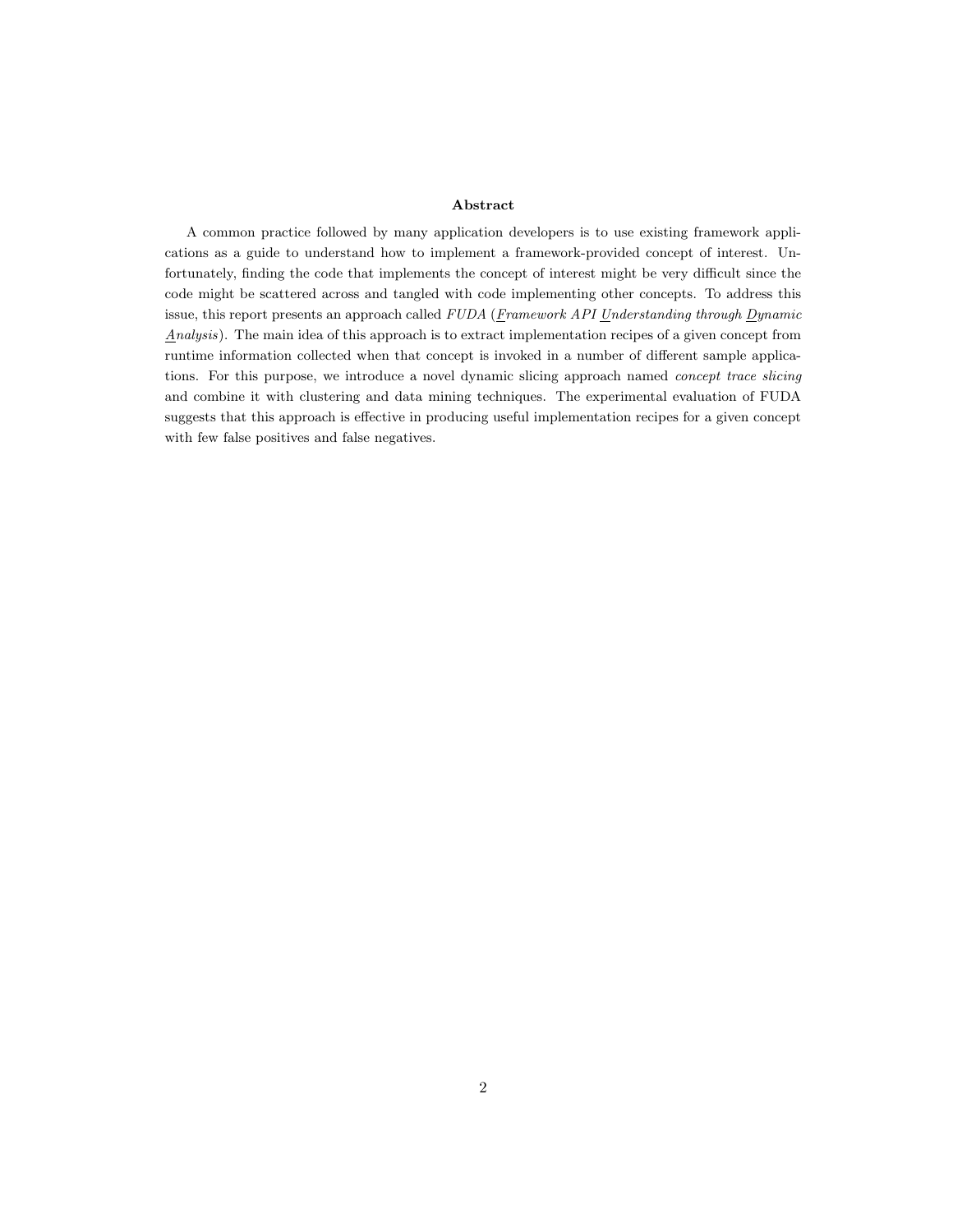## Contents

| 1                                      |     | Introduction                | 4                                                                                                                        |  |  |  |
|----------------------------------------|-----|-----------------------------|--------------------------------------------------------------------------------------------------------------------------|--|--|--|
| $\boldsymbol{2}$                       |     | The FUDA Approach           | 5                                                                                                                        |  |  |  |
|                                        | 2.1 |                             | 6                                                                                                                        |  |  |  |
|                                        |     | 2.1.1                       | 6                                                                                                                        |  |  |  |
|                                        |     | 2.1.2                       | 7                                                                                                                        |  |  |  |
|                                        | 2.2 |                             | 7                                                                                                                        |  |  |  |
|                                        | 2.3 |                             | 8                                                                                                                        |  |  |  |
|                                        |     | 2.3.1                       |                                                                                                                          |  |  |  |
|                                        |     | 2.3.2                       |                                                                                                                          |  |  |  |
|                                        |     | 2.3.3                       |                                                                                                                          |  |  |  |
|                                        |     | 2.3.4                       |                                                                                                                          |  |  |  |
|                                        | 2.4 |                             |                                                                                                                          |  |  |  |
| 3                                      |     | <b>Empirical Evaluation</b> |                                                                                                                          |  |  |  |
|                                        | 3.1 |                             |                                                                                                                          |  |  |  |
|                                        | 3.2 |                             |                                                                                                                          |  |  |  |
|                                        |     | 3.2.1                       |                                                                                                                          |  |  |  |
|                                        |     | 3.2.2                       |                                                                                                                          |  |  |  |
|                                        | 3.3 |                             |                                                                                                                          |  |  |  |
|                                        |     | 3.3.1                       |                                                                                                                          |  |  |  |
|                                        |     | 3.3.2                       |                                                                                                                          |  |  |  |
|                                        |     | 3.3.3                       |                                                                                                                          |  |  |  |
|                                        | 3.4 |                             |                                                                                                                          |  |  |  |
| 4                                      |     | <b>Discussion</b>           | 8<br>9<br>11<br>11<br>12<br>13<br>13<br>14<br>14<br>14<br>16<br>16<br>19<br>20<br>20<br>22<br>22<br>22<br>23<br>23<br>25 |  |  |  |
|                                        | 4.1 |                             |                                                                                                                          |  |  |  |
|                                        | 4.2 |                             |                                                                                                                          |  |  |  |
|                                        | 4.3 |                             |                                                                                                                          |  |  |  |
| 5                                      |     | <b>Related Work</b>         |                                                                                                                          |  |  |  |
| <b>Conclusion and Future Work</b><br>6 |     |                             |                                                                                                                          |  |  |  |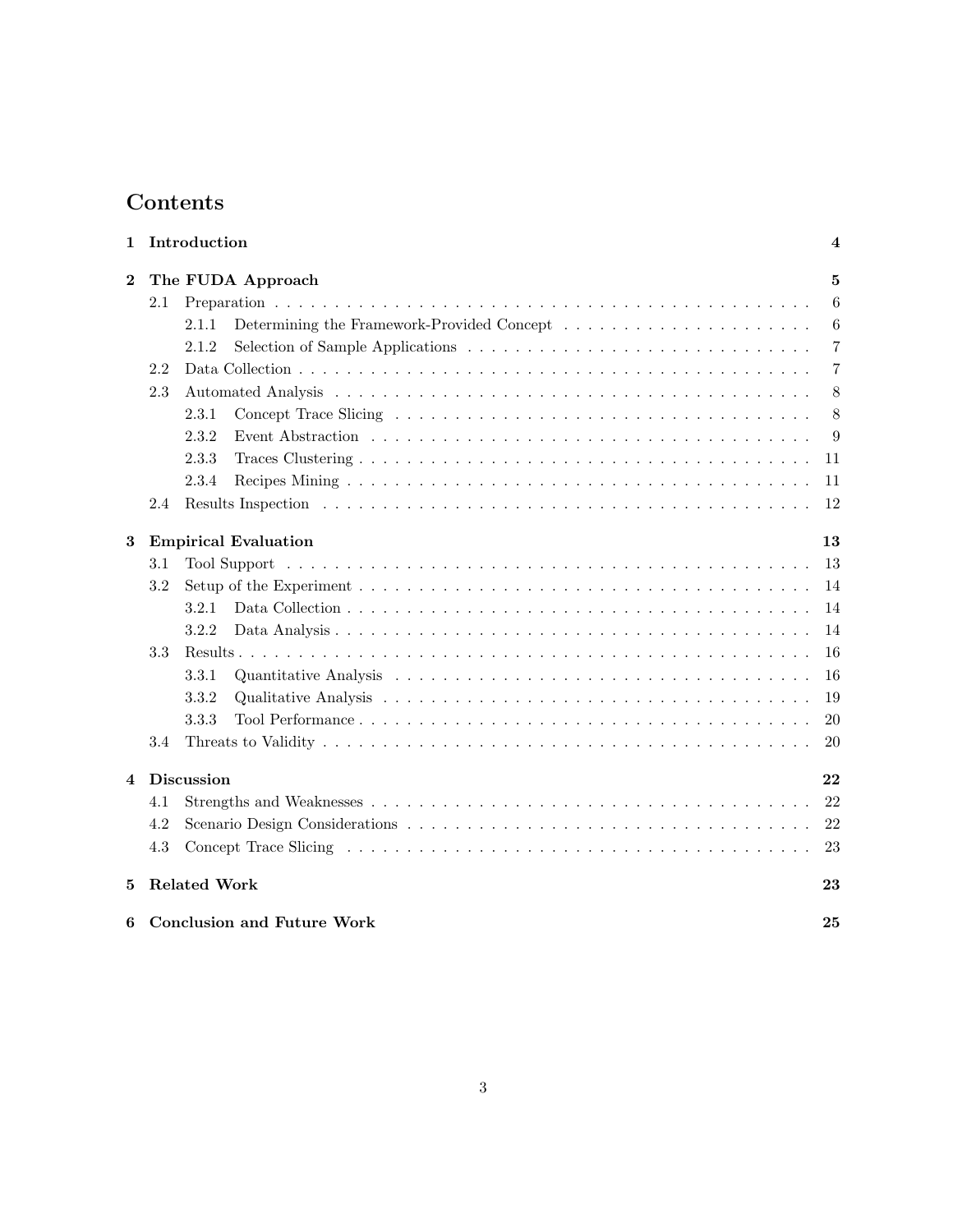## 1 Introduction

Object-oriented frameworks allow the reuse of both designs and code and are one of the most effective reuse technologies available today. Unfortunately, many existing frameworks are difficult to use because of their large and complex Application Programming Interfaces (APIs) and often incomplete user documentation. To cope with this problem, application developers frequently apply the Monkey See/Monkey Do rule [5]: "Use existing framework applications as a guide to develop new applications".

While following the Monkey See/Monkey Do rule can be an effective application development strategy, it requires the ability to quickly locate relevant coding examples. As an illustration of this problem, consider the task of implementing  $Diag\&Drop$  in a view of the *Eclipse* environment. Even though the concept of selecting an object, dragging it to another location and dropping it is intuitive and succinct at the graphical user interface, the implementation code consisting of event listeners and registration calls to the appropriate framework services involves multiple classes and is scattered across and tangled with the code implementing other concepts. Consequently, despite the fact that Drag&Drop is present in many Eclipse plug-ins, finding the relevant instructions among potentially many thousands lines of source code is a challenge.

Several tools have been proposed to address this challenge. Examples include code searchers (e.g., [12, 6]) and static code miners (e.g., [11, 15]). These tools apply static analysis to the source code of existing applications and allow retrieving code fragments or usage rules for a particular API element. While these tools can be very helpful in situations where the developer at least knows the name of the API element of interest, they are less helpful if the developer has only a high-level idea of the concept that needs to be implemented. In the latter case, a concept location tool based on dynamic analysis (e.g., [4]) can be used to locate the code implementing the concept of interest. However, the existing concept-location tools do not focus on framework API usage and, thus, the code identified using these tools will still include many application-specific instructions that are irrelevant from the viewpoint of framework usage.

To address the above challenges, we introduce a new approach for framework comprehension called FUDA (Framework API Understanding through Dynamic Analysis). The key idea of FUDA is to execute a number of example applications that implement the desired framework-provided concept and collect all runtime interactions between the applications and the framework API. The collected interactions are then sliced with respect to the invocations of the concept of interest and the resulting dynamic information is processed using clustering and data mining techniques to extract concept implementation recipes. A recipe specifies the API calls and callbacks that are commonly involved in the implementation of a concept. The main focus of FUDA is to obtain useful implementation recipes from only few executions of sample applications in order to make the approach attractive in practice.

This report offers the following three contributions. First, we introduce *concept trace slicing*, a novel dynamic slicing technique that operates on traces representing the interaction between a framework API and an application. Concept trace slicing can be used to identify the API instructions that create and destroy the objects used in the concept invocation. These instructions are often executed well before or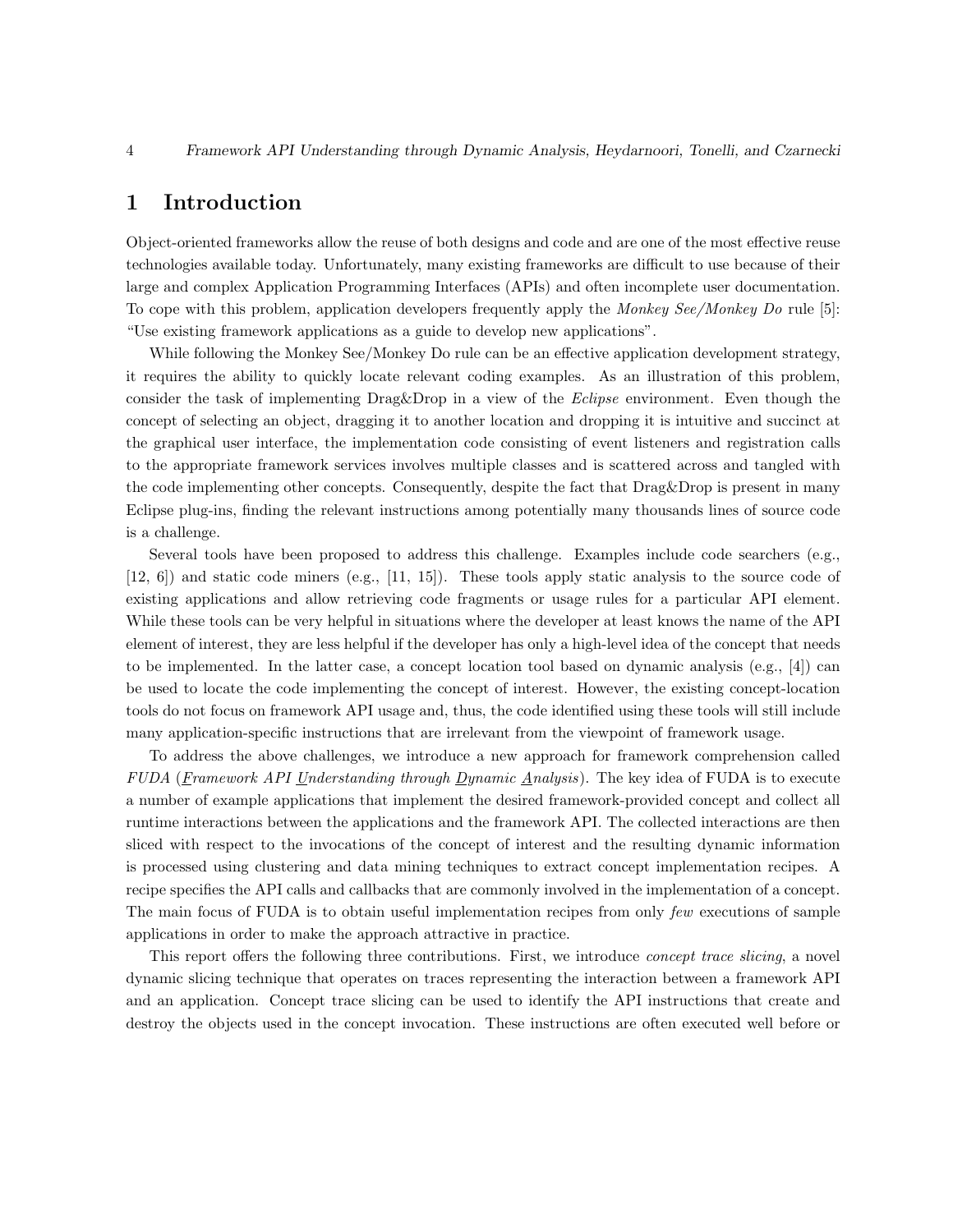after the concept is invoked. Second, we combine concept trace slicing with clustering and data mining techniques into a novel approach for framework comprehension. A distinctive feature of this approach is that it employs *API event abstraction*, which eliminates application-specific characteristics of API events in order to produce useful results with only a few traces from different applications. Third, we empirically evaluate the comprehension approach and show that it is possible to extract the implementation recipes for a desired concept with few false positives and false negatives by using only a small number of example applications. To the best of our knowledge, FUDA is the first approach for mining framework API usage based on dynamic analysis.

The remainder of the report is organized as follows. In Section 2 we describe the FUDA approach in detail. An empirical evaluation of FUDA is presented in Section 3. Section 4 provides a discussion on several aspects of FUDA and in Section 5 we present related work. Finally, Section 6 concludes the report and gives some directions for future work.

## 2 The FUDA Approach

Before delving into details of the FUDA approach, we shall clarify the nature of the problem with an example, which will be used throughout the report, and also provide an overview of FUDA's process, describing the purpose of and the relationships between its constituting phases.

Consider the case of a developer creating a plug-in in the Eclipse environment. During development, the developer notices that many plug-ins already present in the *workbench* that implement a *context menu*. Interested in creating something similar, the developer has basically two possibilities. One is to search for help on documentation, mailing lists and newsgroups. Another option is to look at the code of the plug-ins that implement the menu and search for the parts relevant to its implementation. However, the implementation of such a simple framework-provided concept often requires that certain specific steps be employed in conjunction, not necessarily in a single code location. Moreover, such steps are frequently not well documented by framework developers and waiting for answers in mailing lists and newsgroups can become a frustrating, time-consuming task.

In order to tackle this problem, we propose the FUDA approach for framework comprehension. The key idea is to take advantage of the information contained in sample applications and utilize dynamic analysis to help determining the portions that are relevant to the implementation of the concept. The goal is to be able to extract recipes with simple instructions that indicate the steps necessary to implement the concept, using as few sample applications as possible. To do so, FUDA defines a process composed of 4 phases. Initially, the developer must identify exactly what the concept of interest is, and select a number of sample applications implementing it. This phase is called the preparation. The following phase is the data collection, when each sample application is executed and a profiler tool collects a full trace of the interactions between the application and the framework API. For the purpose of pinpointing the location of the concept execution in the trace, the developer informs the profiler tool of the moments right before and after the invocation of the concept, a process we call marking.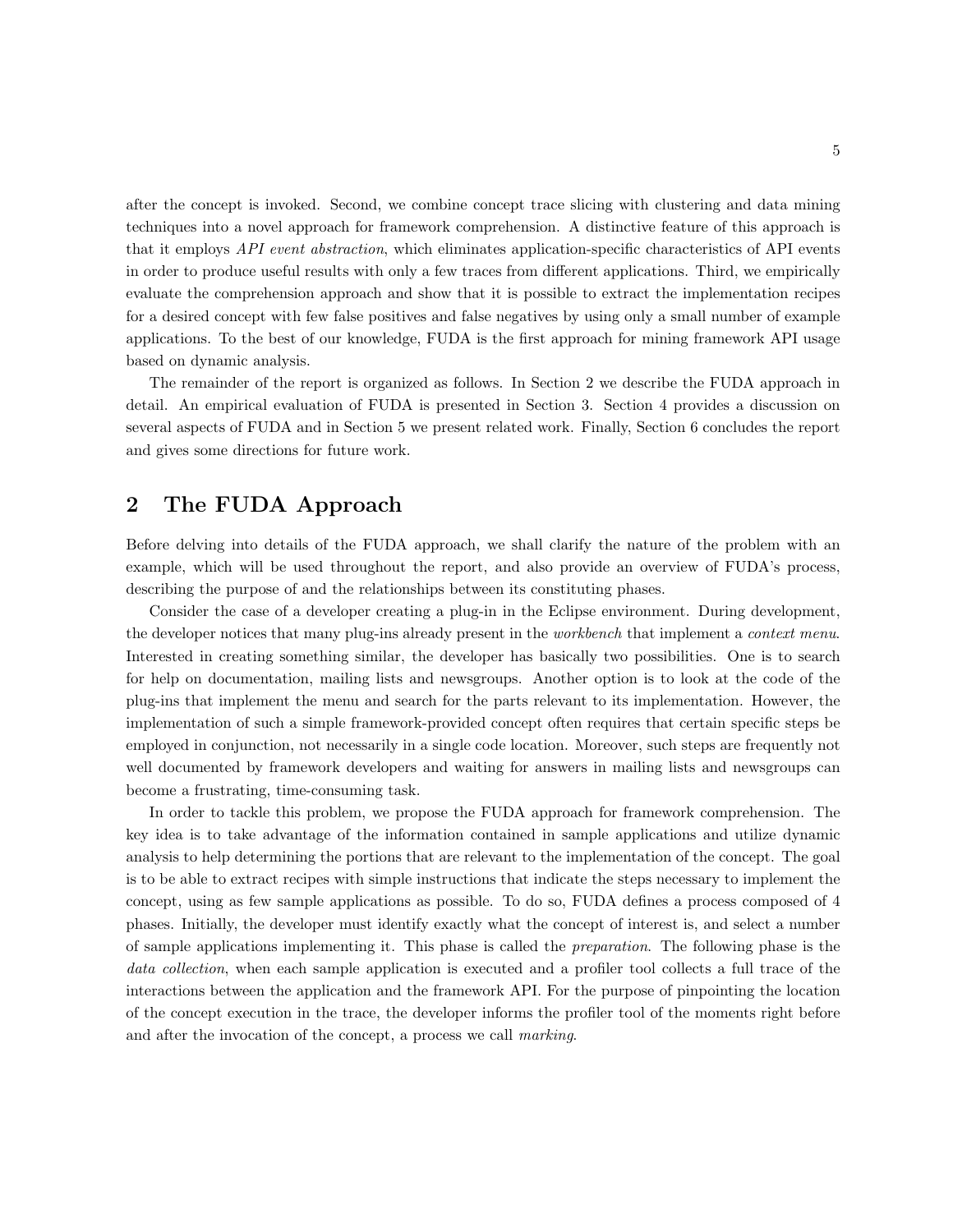In the subsequent *automated analysis* phase the developer uses an analyzer tool to dissect the collected traces and extract the recipes. The analysis starts with the application of our novel concept trace slicing technique, which determines the trace interactions that are potentially relevant to the concept. Next, the traces go through a process of removing application specific content from the interactions. Clustering is then applied to group traces that correspond to concept implementation variants. Finally, a data mining technique is employed on each cluster, generating a set of recipes containing implementation instructions.

The last phase is named *results inspection*. Having a set of recipes, the developer can understand  $i$ ) which are the mandatory steps for implementing the concept  $ii$ ) what were the variants in the sample applications, and *iii*) where the concept is located in the sample application's code, which can be used to learn more implementation details.

We elaborate on each phase in the following subsections.

## 2.1 Preparation

The goal of this phase is to precisely define the framework-provided concept of interest and select sample applications that implement the concept. This is an essential step that developers must take in order to understand if FUDA is the appropriate approach to be taken and to maximize the quality of the results.

### 2.1.1 Determining the Framework-Provided Concept

In FUDA, a framework-provided concept is defined as a feature accessible through the framework's API and implemented in applications by writing framework completion code, i.e., the framework provides a certain functionality and prescribes steps for its reification and configuration in applications. Typical framework completion code consists of API method invocations, class extensions, interface implementations and so on.

FUDA imposes two requirements around the concepts it can successfully analyze. First, the developer must have a minimal knowledge about the framework that provides the concept. FUDA requires as input the name of the framework's package, so that the profiler tool can understand the framework's boundary and concentrate only on the interactions that cross this boundary. Without this delimitation, the analysis would be flooded with irrelevant information. In our example, the developer must know that those context menus are provided by JFace, and that JFace's package is named *org.eclipse.jface.* 

Second, it must be possible to demarcate the limits of the concept's invocation in sample applications. This is necessary because the developer must mark these limits with the profiler tool, so that it distinguishes the framework interactions that occur while the concept is being executed from the remainder of the trace. The concept can itself be a graphical interface concept, such as the context menu, but it can also be any other concept whose invocation can be demarcated.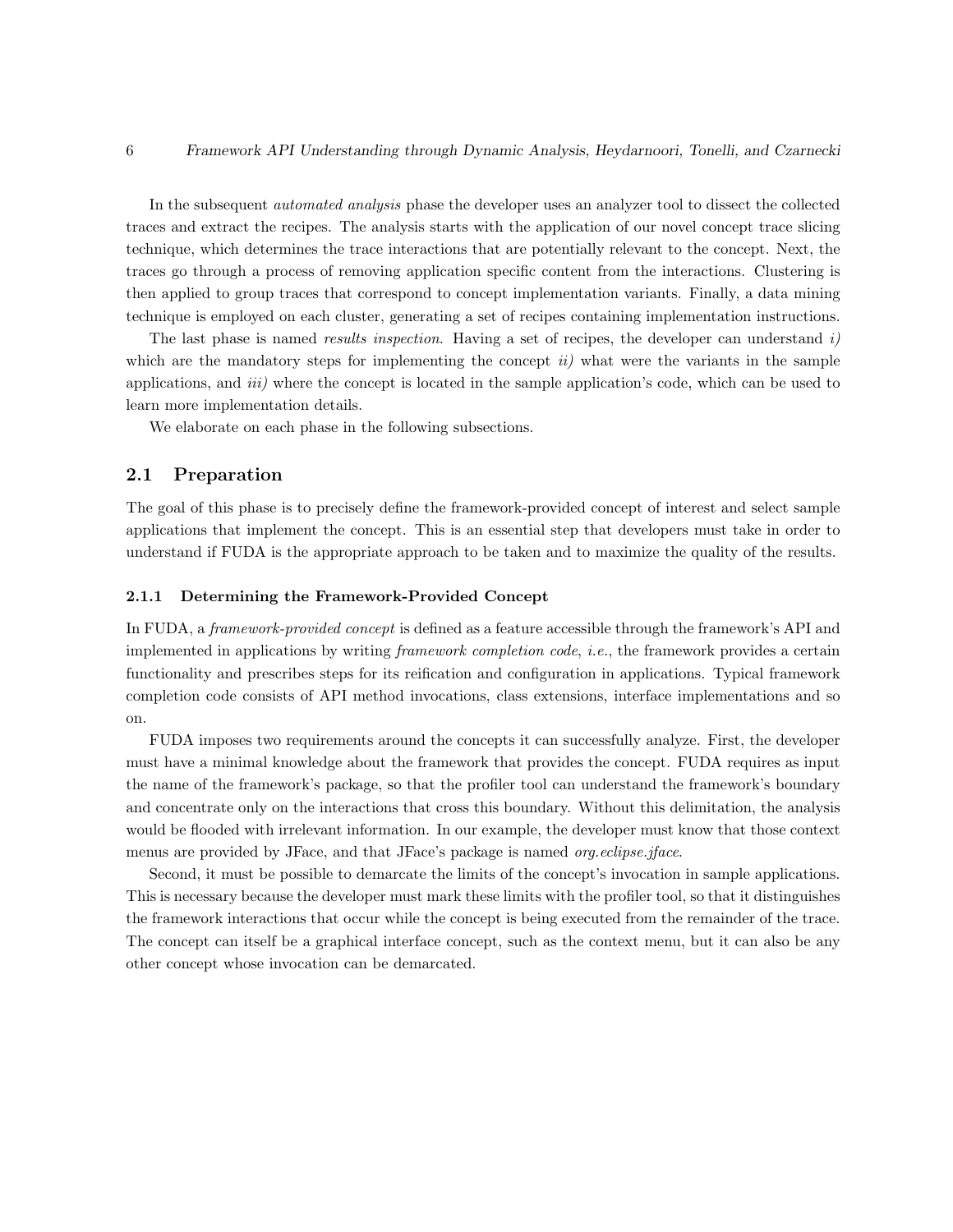#### 2.1.2 Selection of Sample Applications

It is necessary that developers have access to some applications implementing the concept. As we will see in Section 3, usually 3 or 4 samples is enough for the retrieval of quality recipes. It is not required that developers know the packages of the sample applications. However, this knowledge makes the data collection process more efficient and, because it helps to narrow down the number of interactions in the traces, it potentially generates better results.

## 2.2 Data Collection

In FUDA we are interested in the interactions between the sample applications and the framework API. In this phase, the developer executes the sample applications assisted by a profiler tool and invokes the concept of interest, demarcating this invocation with the tool. An atomic interaction collected by the tool is called a framework API interaction event, which is a runtime event corresponding to either a method invocation, a constructor invocation, a field assignment or a field read access, where:

- it is an *outgoing event*, if the invocation, assignment or access is made from within the application's code and the target is at least declared in the framework's code.
- it is an incoming event, if the invocation, assignment or access is made from within the framework's code and the target is implemented in the application's code.

We consider both static and instance variants of methods and fields. This definition reflects the direction of the interaction with respect to the application and distinguishes events that cross the applicationframework boundaries from internal events. For instance, an outgoing event is triggered by the application, but is prescribed by the framework (at least declared). This definition includes both targets fully implemented by the framework, such as a constructor or method, and targets prescribed by the framework and implemented in the application, such as an interface method implementation or an overridden method, provided that the framework declared it. An incoming event occurs when the framework is the driver and the implementation is in the application. This direction is usually implemented by method callbacks, but also includes reflective usage of application objects by the framework.

We describe events collected by the profiler using the notation  $D : O : n({P}) : R_v$ . D represents the direction of the event,  $O$  is the target object's id (or is missing if the target is static), n represents the fully qualified name of the target method, constructor or field,  $\{P\}$  is the set of ids of parameter objects of method and constructor invocations, and of field assignments, and  $R<sub>v</sub>$  is the object id of the return value of invocations and field accesses.

The events collected during the execution of an application form the *framework API interaction trace*, which is defined as the sequence of framework API interaction events, as chronologically determined by the entry of the event. The trace is therefore a flattened version of the runtime picture, since nested events and events from different threads are linearized based on their entry points. By joining the events from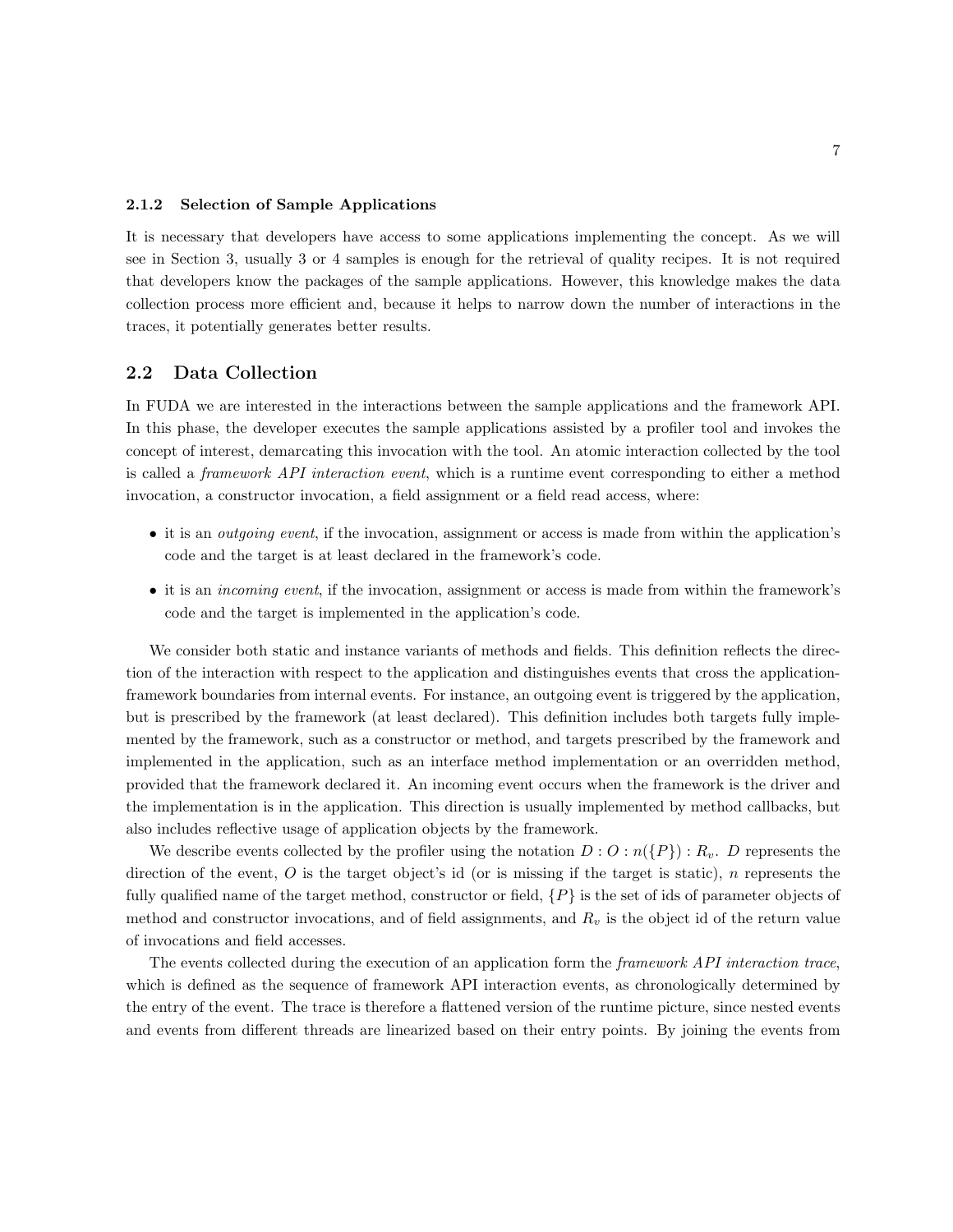different threads, FUDA is capable of analyzing multi-threaded systems. For example, in the case where two threads cooperate to the execution of a concept, such as an implementation of the Worker Pattern[9], all interactions are merged and analyzed in conjunction. This is possible because FUDA recipes do not preserve order.

The framework API interaction trace contains a *marked region*, which is the subsequence of events that were marked in the process by the developer, *i.e.*, the ones that started during the concept execution. For example, when collecting data on the context menu, we could get a trace with the following events, among others, where  $\circledast$  indicates a marked event:

Outgoing:155:

```
org.eclipse.jface.action.MenuManager.addMenuListener({2456}):
~ Outgoing:155:
```

```
org.eclipse.jface.action.MenuManager.createContextMenu({}):62412
```
## 2.3 Automated Analysis

In this phase, the interaction traces are dissected by an analyzer tool and implementation recipes are extracted. This process involves the following 4 stages:

## 2.3.1 Concept Trace Slicing

We have seen that the interaction events that occurred during the concept execution are marked by the developer. The marked region therefore contains the events that were explicitly involved in running the concept, potentially among other irrelevant events. However, the necessary setup for the concept execution frequently happens well before the execution itself. Likewise, the marked region may miss cleanup events, such as service deregistration.

In order to address this problem we present a novel concept trace slicing technique. The key idea is to introduce the notion of dependency between events and compute the transitive closure of the events in the marked region. The resulting set of events is defined as the *concept slice* of the trace.

Two events are said to be dependent if they involve at least one object in common. Objects can take part in events as targets, parameters or return values. Hence, we can specify fine grained versions of dependencies, based on how the common object is used in the events. Since events are ordered in the trace, we can say that events  $e_i$  and  $e_j$  have a target – parameter dependency if  $e_i$  precedes  $e_j$  in the trace and the same object used as a target in event  $e_i$  is subsequently used as a parameter in  $e_j$ . The concept trace slicing technique can be configured to account for all types of dependencies or for just a subset, depending on the nature of the concept. In order to maximize the reach of the concept trace slicing, in our experiments we have used all types of dependencies in conjunction.

The concept trace slicing technique assumes that all initial events are relevant for the concept. For the purposes of FUDA we may safely assume that events in the marked region are relevant, because any irrelevant event is very likely going to be removed by the subsequent stages of the analysis.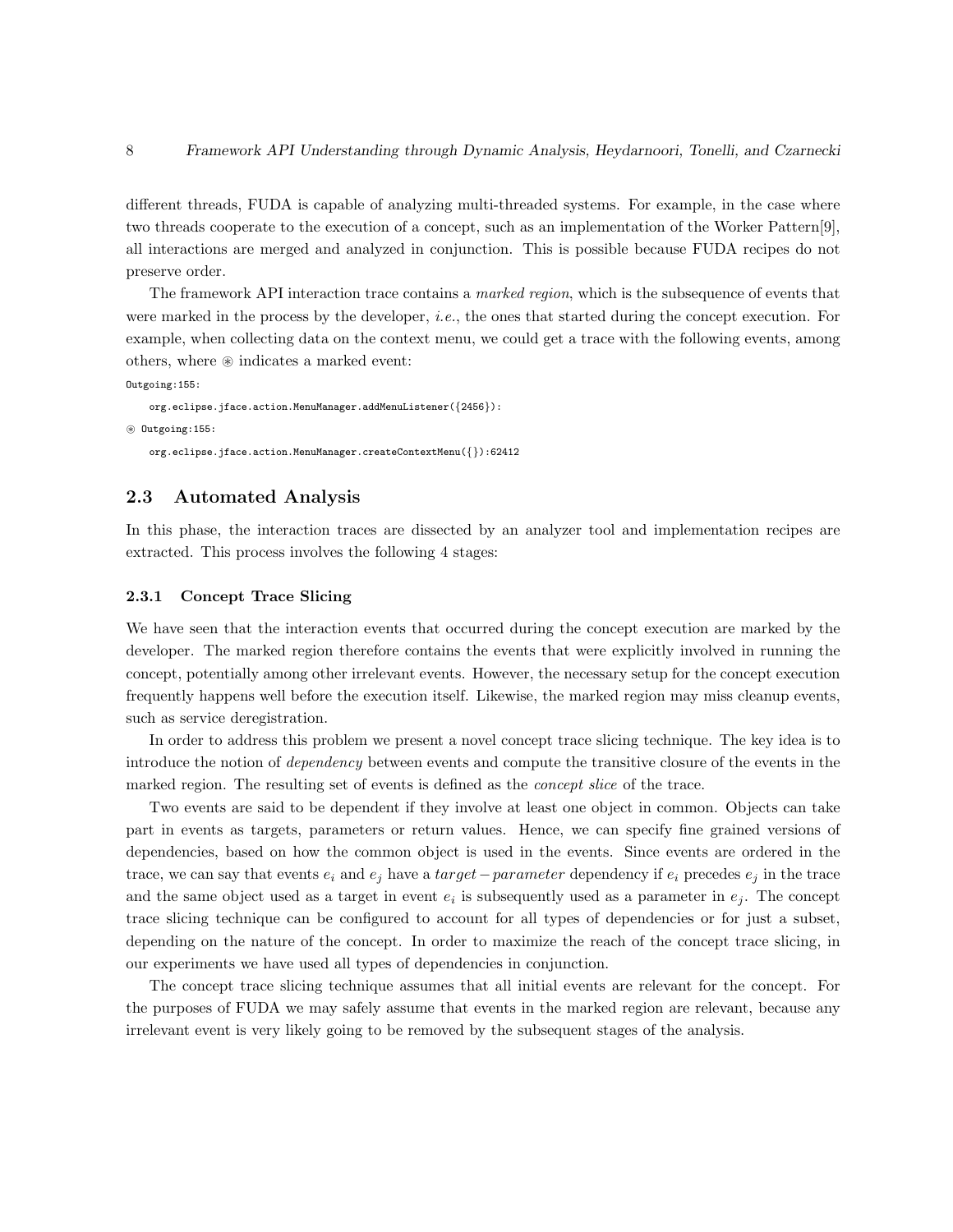The result of this process is a concept slice of the trace, where events that do not by any means depend on an event of the marked region are declared irrelevant and removed from the trace. Within the concept slice, events have a *minimal distance to the marked region*. If we create a graph where events represent the vertices and dependencies are the edges, the distance between events is defined as the shortest path between their corresponding vertices. In the concept slice, this is a measure of how far an event is from the marked region and can be used to order events in the implementation recipes.

Looking at the example events from Section 2.2 it can be noticed that both use the same target object. Hence, it constitutes a  $target - target$  dependency and both events would remain in the resulting trace. Because the second event is in the marked region, its distance is 0. The first event is reachable in one step, thus, it has a distance 1.

#### 2.3.2 Event Abstraction

At this point of the analysis, the sliced traces still contain application specific information. Since the next steps will attempt to find similarities between traces, it is necessary to abstract any application specific elements from the events. FUDA translates events into abstract events in 3 steps. First, since object ids are just relevant to determine dependencies in the concept trace slicing, they are removed from events. Second, parameters of method and constructor invocations are also ignored. The reason is that two methods with the same name but different number or types of parameters are very likely conceptually equivalent, i.e., they probably serve the same purpose and just differ in the input data they are working with. Similarly, constructors with different parameters have the same purpose of creating an object and we can assume that they are equivalent.

The third step deals with the fully qualified name of the event's target. Independently if the target is a method, a constructor or a field, the fully qualified name of the enclosing class is always present. In this step we perform a simple static analysis on the type hierarchy of the target's enclosing class to find the so called *root types* of the event and generate an abstract event for each root type. Thus, a single event may potentially result in many abstract events. In the following we discuss the abstraction rules for each type of target. In order to illustrate the possible cases, we use the example displayed in Figure 1. The class diagram is taken from the context menu implementation in JFace, but was extended to assist the explanation.

Static methods, static fields and instance fields. Fields and static methods cannot be polymorphically called. However, it is possible to hide the member if a sub-class declares a method or field with the same name as the super-class. For example, in Figure 1 both ContributionManager and MenuManager declare the field overrides. Depending on which class is used statically, a different field is really being used. Therefore, in order to find the exact member in use we search the type hierarchy of the target bottom-up and we assume the first type that declares the member as the root type.

Constructors. A constructor invocation means that an object of a certain class is going to be created. However, the class can represent many types, both coming from its class inheritance hierarchy and from the possible implemented interfaces. Looking bottom-up from the target type, the type hierarchy is a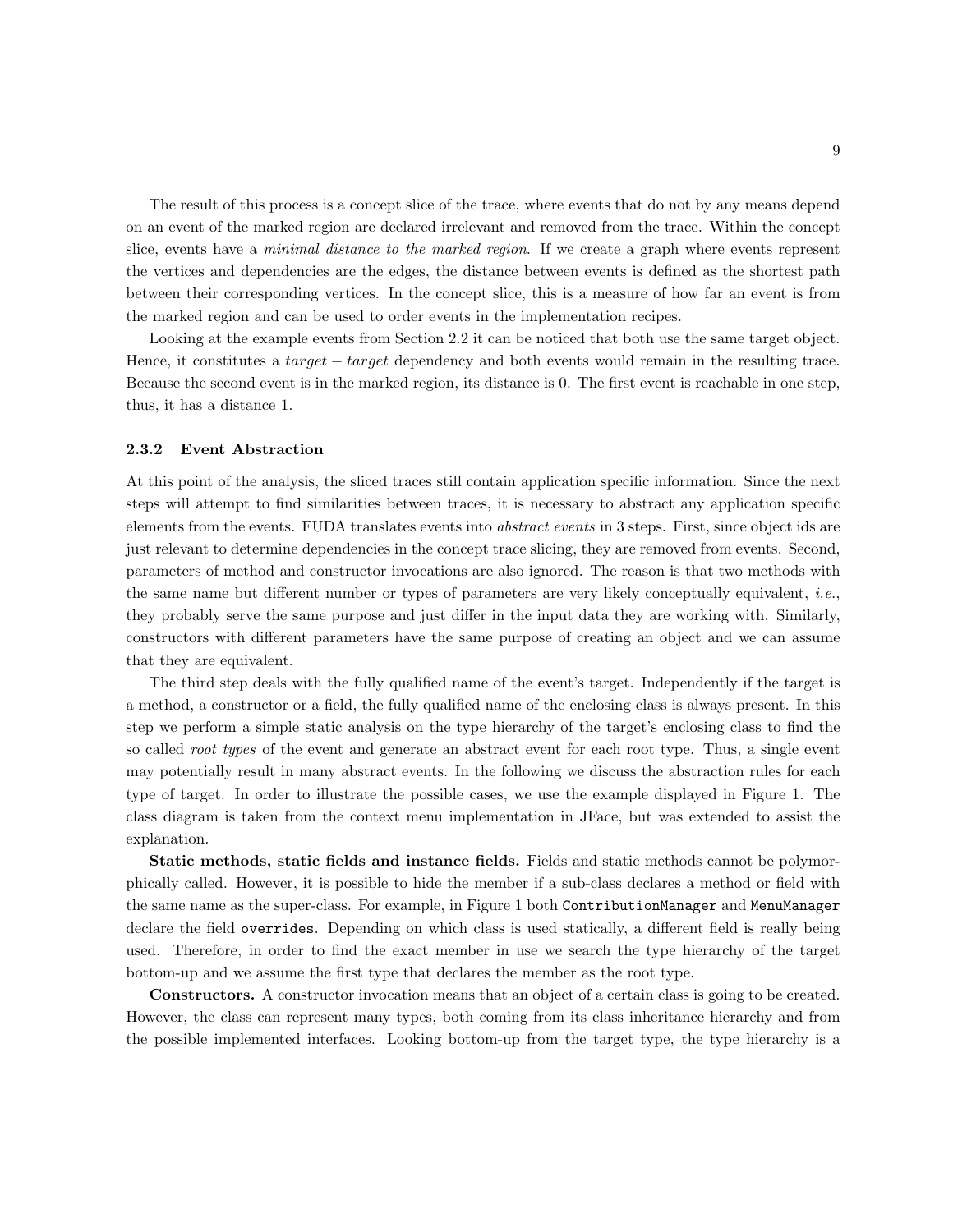

Figure 1: An example of inheritance hierarchy and the boundaries between application, framework, and language specific types.

directed acyclic graph (DAG), as can be seen in Figure 1 for the class MenuManager. For constructor invocations, a meaningful abstraction is to generate one root type for each type at the bottom borderline of the framework of the target type's inheritance DAG. The rationale is that, both for incoming and outgoing events, the construction of objects with application types is irrelevant, hence we look for the most specific framework type. The analysis traverses the DAG bottom-up and generates a root type for the first framework-declared type for each branch. For example, if AppMenuManager is the target, it generates MenuManager and IToolBarManager as root types; if MenuManager is the target, the only root type will be MenuManager itself. Note that another approach could be to generate a root type for each topmost framework type. While this approach would help agglomerate more events, we would loose the information of framework variants in use. To exemplify the problem, consider the hierarchy in the figure, where the framework defines a root class called FWObject. By using this approach, all construction invocations would generate an FWObject root type.

Instance Methods. When abstracting instance methods, two factors influence our approach. First, since we are trying to maximize the generalization, we search for the topmost type that declares the method. This also reflects the fact that the type declaring a method is its conceptual host. For example, the equals method in Java is declared by the Object class. Although there might be many implementation of equals, it conceptually belongs to Object, and it makes sense to aggregate events in this type. Second, since the same method might have multiple topmost types, one root type is generated for the topmost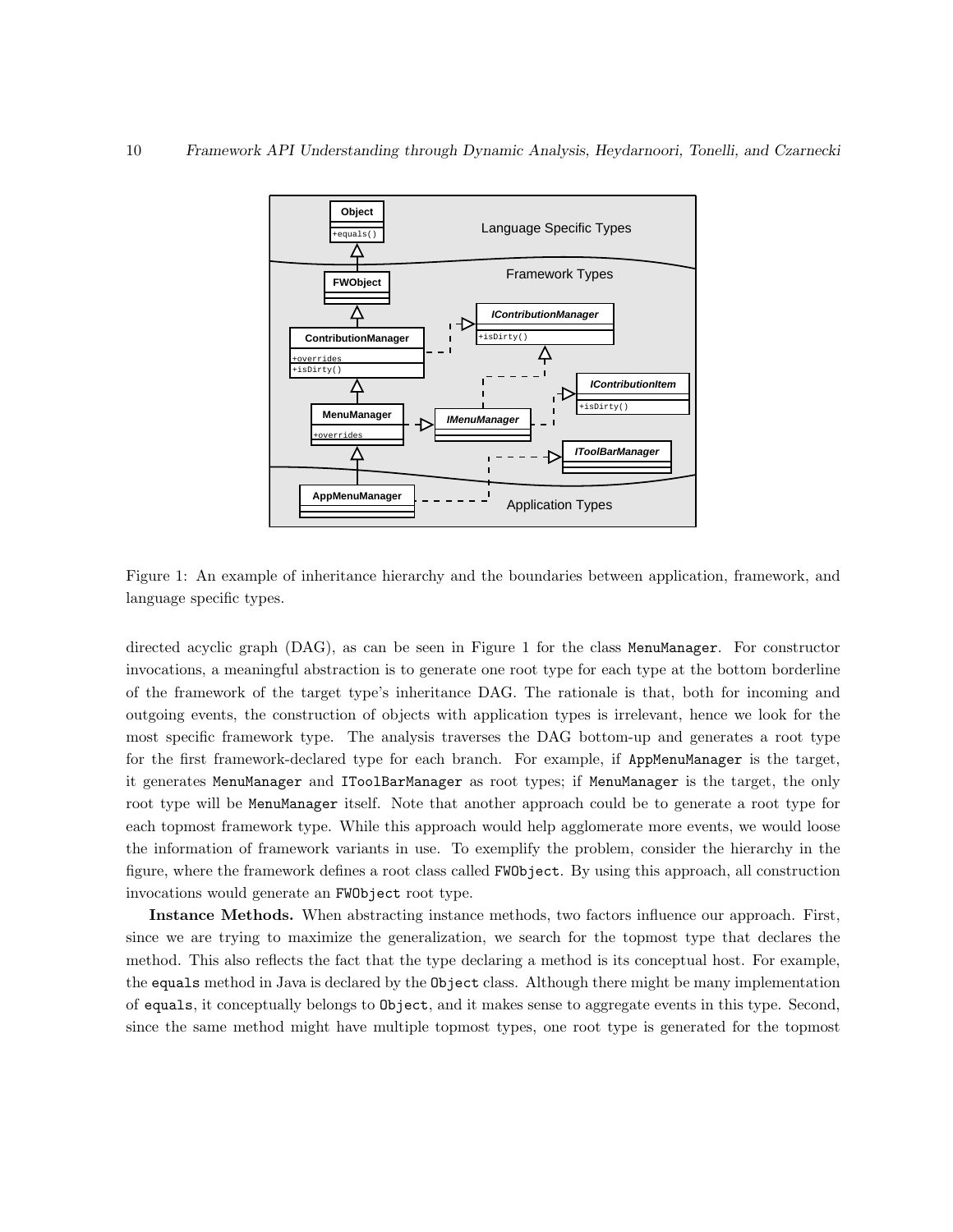type of each branch. For instance, a method invocation to MenuManager.isDirty would generate roots for IContributionManager and IContributionItem, because both interfaces declare the method.

The example events described in Section 2.2 are both outgoing method invocations. The createContextMenu invocation is just declared by MenuManager. But addMenuListener is in fact declared by IMenuManager. Therefore, those events would yield the following abstract events:

#### Outgoing:

org.eclipse.jface.action.IMenuManager.addMenuListener() Outgoing:

org.eclipse.jface.action.MenuManager.createContextMenu()

#### 2.3.3 Traces Clustering

It is often possible for applications to implement framework-provided concepts in different ways. For example, there are many different ways of implementing a figure in an Eclipse Graphical Editing Framework  $(GEF<sup>1</sup>)$  editor: simple figures are easily handled by pre-defined framework classes, while more complex figures require more interaction with the API. In order to account for this situation, FUDA employs a clustering technique that groups traces based on a degree of similarity. Applying clustering brings 2 main benefits. First, the existence of different clusters of recipes in the result indicates to the developer that there are various ways of implementing the concept.

Second, clustering helps removing outliers from the sample. For example, it may happen that the developer incorrectly supposes that an application implements a certain concept. For instance, the concept of Action in Eclipse can be analyzed by FUDA because actions are triggered by buttons in the graphical user interface. If the developer analyzes an application using a button that does not utilize an action, then the trace will not contain the concept. By using clustering, this trace would belong to a separate cluster and the developer will be able to identify the mistake.

FUDA's process is agnostic with respect to the clustering algorithms it can utilize. In general, clustering is the process of partitioning a set of data items into groups (clusters) such that items within a cluster are more similar to each other than they are similar to items in other clusters. The degree of similarity between two items or two clusters is called their distance. There is a variety of algorithms to cluster the data items and a multitude of distance measures. It is not in the scope of this report to go into their details and the reader is directed to [7] for a thorough discussion. Currently, FUDA utilizes *hierarchical* clustering [7], which is appropriate when the number of clusters is determined dynamically.

#### 2.3.4 Recipes Mining

The mining stage takes the traces of abstract events of a cluster and extracts implementation recipes. To this end, FUDA uses *mining frequent closed itemsets* [16] to find abstract events that are common between traces. Broadly speaking, this technique is used to look at a set of *transactions* (traces) containing *items* 

<sup>1</sup>http://www.eclipse.org/gef/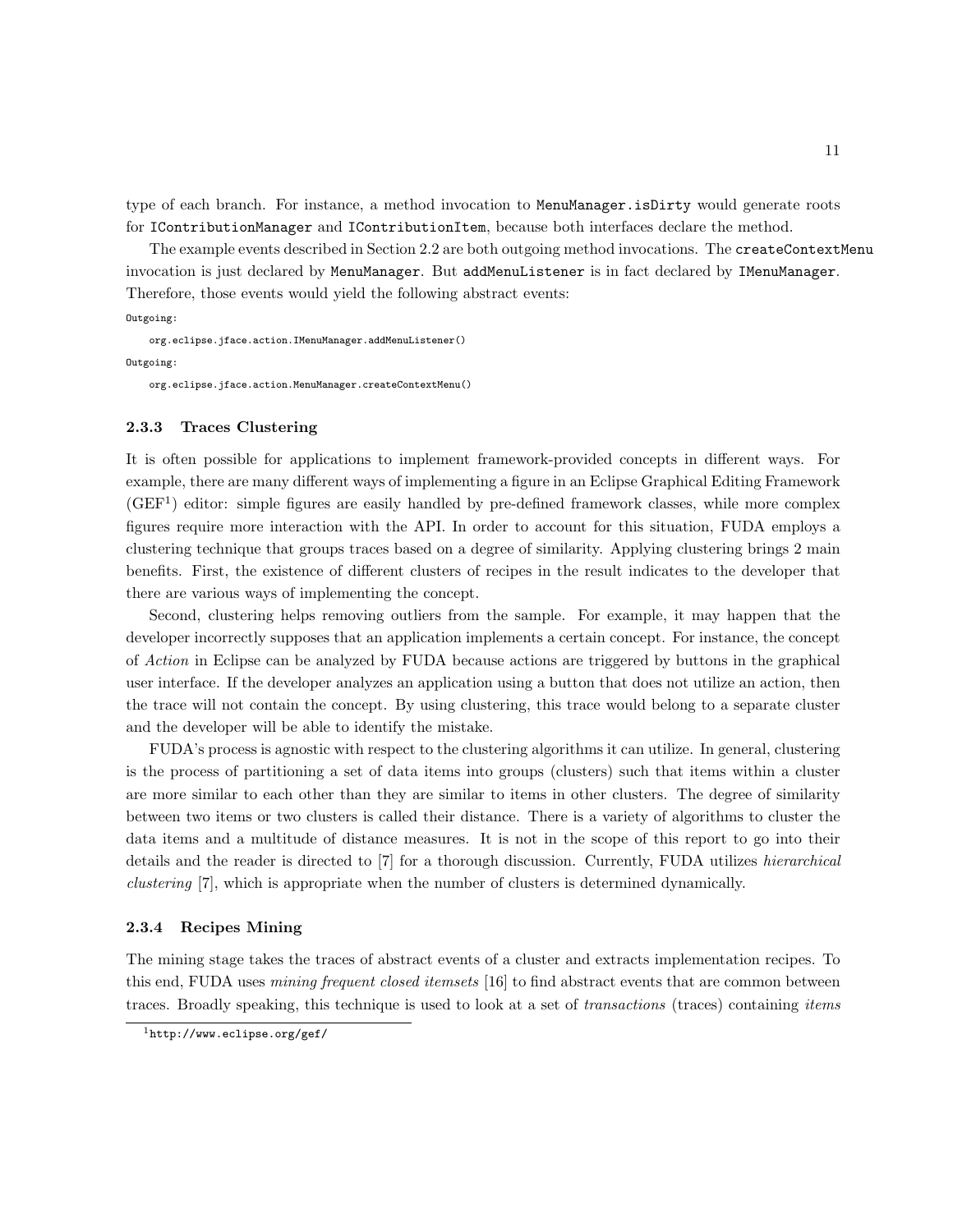## 12 Framework API Understanding through Dynamic Analysis, Heydarnoori, Tonelli, and Czarnecki

|               | Supporting Applications : [Debug, Sample Tree Viewer, Sample Table Viewer] |
|---------------|----------------------------------------------------------------------------|
| 0 CALL METHOD | org.eclipse.jface.viewers.Viewer.getControl                                |
| 0 CALL METHOD | org.eclipse.jface.action.IContributionManager.add                          |
| 0 INSTANTIATE | org.eclipse.jface.action.Separator                                         |
|               | 0 IMPLEMENT METHOD org.eclipse.jface.action.IMenuListener.menuAboutToShow  |
| 1 CALL METHOD | org.eclipse.jface.viewers.Viewer.setInput                                  |
| 1 CALL METHOD | org.eclipse.jface.action.IAction.setImageDescriptor                        |
| 1 CALL METHOD | org.eclipse.jface.action.IAction.setText                                   |
| 1 CALL METHOD | org.eclipse.jface.action.IAction.setToolTipText                            |
| 1 CALL METHOD | org.eclipse.jface.action.IMenuManager.addMenuListener                      |
|               | 1 IMPLEMENT METHOD org.eclipse.jface.viewers.IContentProvider.inputChanged |
| 1 CALL METHOD | org.eclipse.jface.action.IMenuManager.setRemoveAllWhenShown                |
| 1 INSTANTIATE | org.eclipse.jface.action.MenuManager                                       |
| 1 CALL METHOD | org.eclipse.jface.action.MenuManager.createContextMenu                     |
| 1 CALL METHOD | org.eclipse.jface.viewers.StructuredViewer.addDoubleClickListener          |
| 1 CALL METHOD | org.eclipse.jface.viewers.ContentViewer.setContentProvider                 |

Figure 2: An example implementation recipe generated by FUDA for the concept Context Menu by using three sample applications.

(abstract events), and determine the largest sets (recipes) of items that are commonly found in these transactions. In this context, largest set means that the technique ignores frequent subsets, since they are part of another frequent set.

When creating the recipe, an abstract event is transformed into an *instruction*. Because the distance to the marked region of the abstract event can be different on each trace, only the minimal distance is taken by the instruction. For example, suppose that the createContextMenu invocation is also found in another trace, but with distance 2. The generated instruction would have the same format of the abstract event, but with distance 1, which is their minimum.

The *support* of an instruction is the percentage of traces that contained its corresponding abstract event and the support of a recipe is the minimum support between its instructions. The *supporting applications* of a recipe are those applications that generated all instructions contained in the recipe. The result of this phase is a sequence of recipes in descending order of their support. Besides an indication of its support, a recipe also contains a list of supporting applications and a list of instructions in ascending order of their distance to the marked region. For instance, Figure 2 illustrates an example implementation recipe generated by FUDA for the concept Context Menu when three sample applications are used.

## 2.4 Results Inspection

The last phase deals with making right use of the recipes. The existence of different clusters of recipes indicates that there are main variants in the implementation of the concept, or eventually that some outliers were detected. Within a cluster, the developer can locate the best recipe and check its instructions. In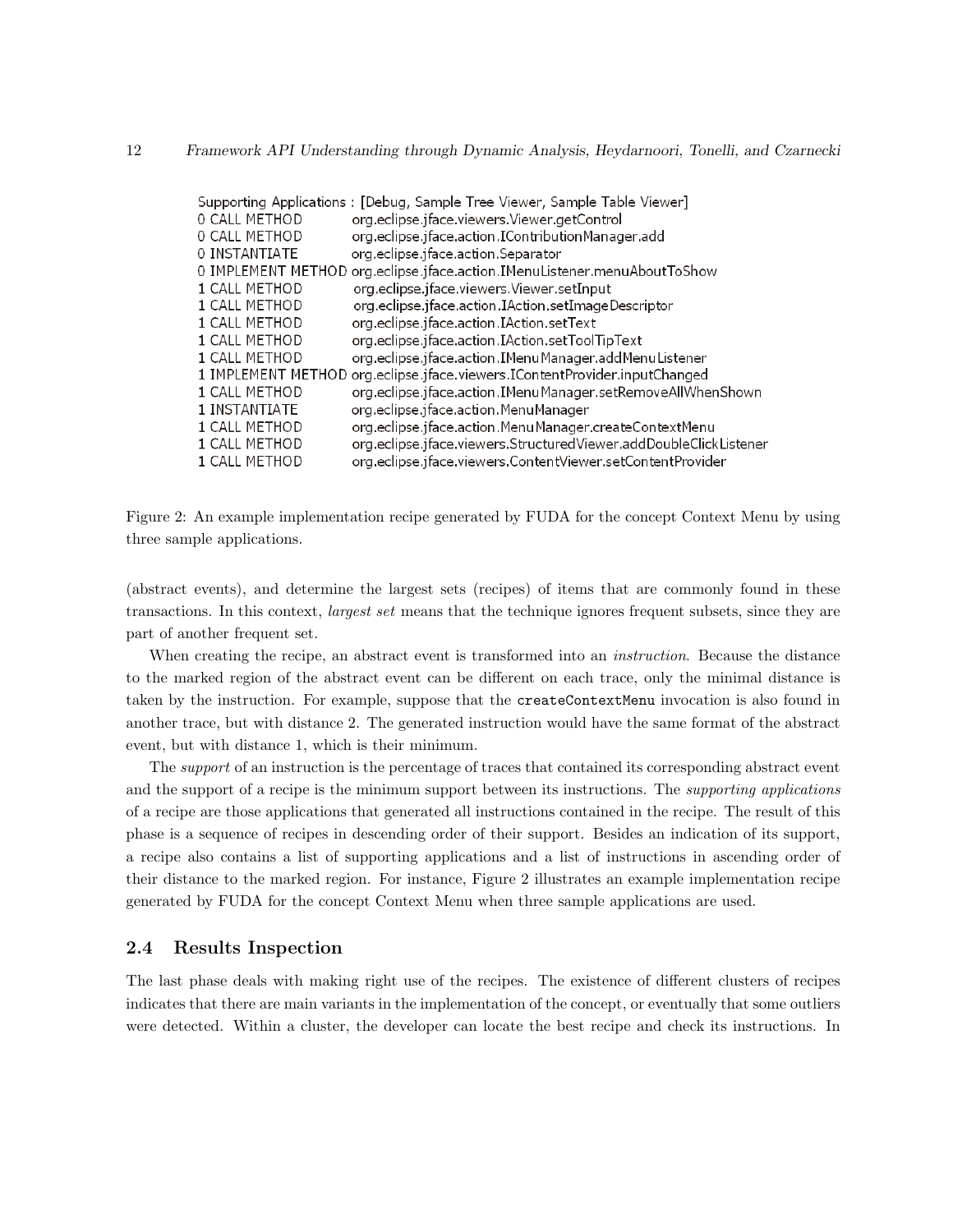general, they indicate the mandatory steps to implement the concept. The distance to the marked region roughly indicates the steps that separate the instruction from the actual execution of the concept. For example, the addMenuListener invocation is one step away from the marked region, which means that, although not directly involved in the execution of the concept, this instruction is directly related to an object used in the execution. Furthermore, in order to get more details, the developer is handed with a list of the applications where these instructions were detected.

## 3 Empirical Evaluation

The main objectives of the FUDA approach can be formalized in the following hypothesis:

**Hypothesis.** FUDA can determine useful implementation recipes with few false positives and false negatives by using only a small number of example applications.

In order to verify this hypothesis, we have designed an empirical experiment that provides the following evidence:  $i$ ) a quantitative analysis of how the number of sample applications impacts the size and the number of false positives and false negatives on the resulting recipes, and  $ii)$  a qualitative analysis of the usefulness of the extracted recipes.

Moreover, we have engineered the experiment so that we can also quantitatively analyze the influence of marking, concept trace slicing and clustering on the results. In the following we describe the tool implementations and the experiment.

## 3.1 Tool Support

As described earlier, FUDA prescribes the use of a profiler and an analyzer tool. The former is responsible for assisting the developer in collecting and marking traces during data collection, and the latter implements the automated analysis phase. We have implemented a profiler tool that instruments applications using aspects written in  $AspectJ<sup>2</sup>$ . Developers must only define the framework and application packages, and execute the instrumented application. The tool also contains a GUI that helps developers to demarcate the begin and end of a concept's execution. To instrument code inside the Eclipse platform, the profiler tool can be used together with an  $AJEER^3$  plug-in.

We have also implemented an analyzer tool in Java. The tool receives application traces stored in files by the profiler tool, applies the whole process of the automated analysis phase and outputs the implementation recipes. To conduct mining frequent closed itemsets in clusters of traces of abstract events, we use LCM ver. 3.0 (Linear time Closed itemset Miner) [13] that outperforms many of the existing algorithms.

 $^{2}$ http://www.aspectj.org/

<sup>3</sup>http://ajeer.sourceforge.net/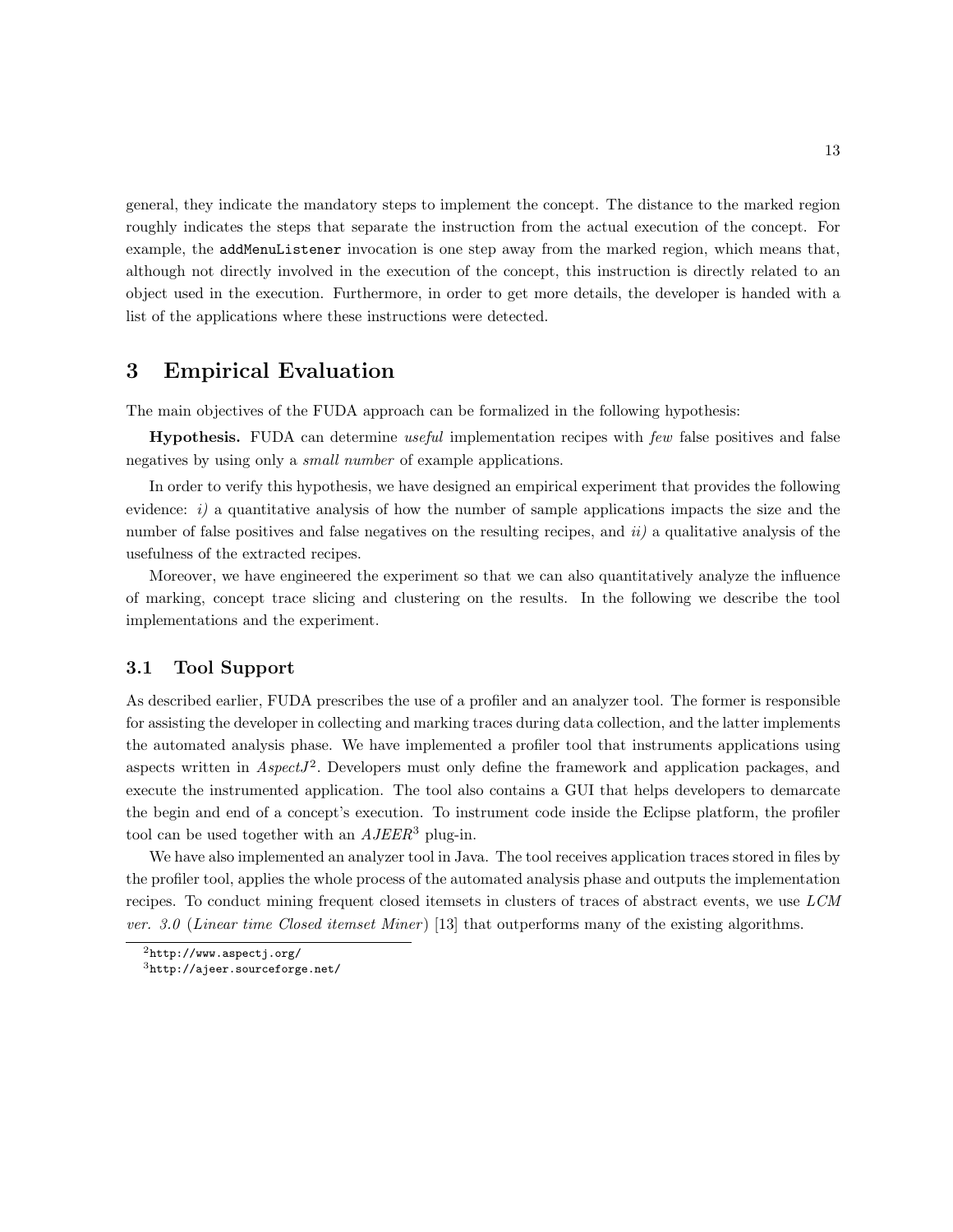## 3.2 Setup of the Experiment

The empirical experiment was designed to provide evidence that corroborates the aforementioned hypothesis. The experiment was executed in the two following steps.

#### 3.2.1 Data Collection

The first task was to select input data for the experiment, i.e., the frameworks, concepts and applications to be analyzed. Table 1 describes the selected concepts, their corresponding framework and their origins. Concepts marked with a \* represent the ones we selected from newsgroups. We focused on Eclipse based frameworks, because they provide a variety of concepts and many open source example applications. The selected concepts came either from developer questions posted on the frameworks' newsgroups or came from simply looking at the Eclipse workbench and asking how to implement some functionalities present in its plug-ins. The concepts were categorized in two types. Concepts of Type I are questions related only to the concept's execution, without worrying about setups and cleanups, in which case it is not necessary to employ concept trace slicing to augment the marked region. Concepts of  $Type\ II$  are those which require complete information regarding the concept implementation and concept trace slicing is necessary.

For each concept we randomly selected a number of applications of different domains and having different sizes. The applications came from default Eclipse plug-ins and from the Eclipse Plug-ins Repository<sup>4</sup>. Each application was instrumented by our profiler tool and executed separately. The invocation of the concept was demarcated with the assistance of the tool. The result of this step was a number of framework API interaction traces of the complete execution and containing the marked region for the concepts. For each concept at least 6 application traces were collected.

#### 3.2.2 Data Analysis

The collected data was then processed by our analyzer tool to generate implementation recipes. The first part of the analysis concerns the evaluation of the impact of the number of applications on the resulting recipes. To this end, for each concept we randomly selected a single trace and processed it alone. Then we subsequently added more randomly selected traces to the analysis and generated the corresponding recipes. The second part was related to the impact of marking, concept trace slicing and clustering on the results. In this regard, for each concept we processed 4 random traces considering  $i$ ) that the complete trace would be the marked region (simulating if marking was not possible),  $ii)$  only the marked region (without concept trace slicing), *iii*) the traditional process with concept trace slicing, and *iv*) forced the analysis to use just a single cluster for the concept. In both parts we have just analyzed the first resulting recipe of each cluster.

In order to evaluate the content of the resulting recipes, we must introduce the notion of mandatory and optional instructions. An instruction is mandatory for a concept if the realization of the concept cannot be completed without the instruction. For example, the instructions corresponding to the abstract

 $^4$ http://www.eclipse-plugins.info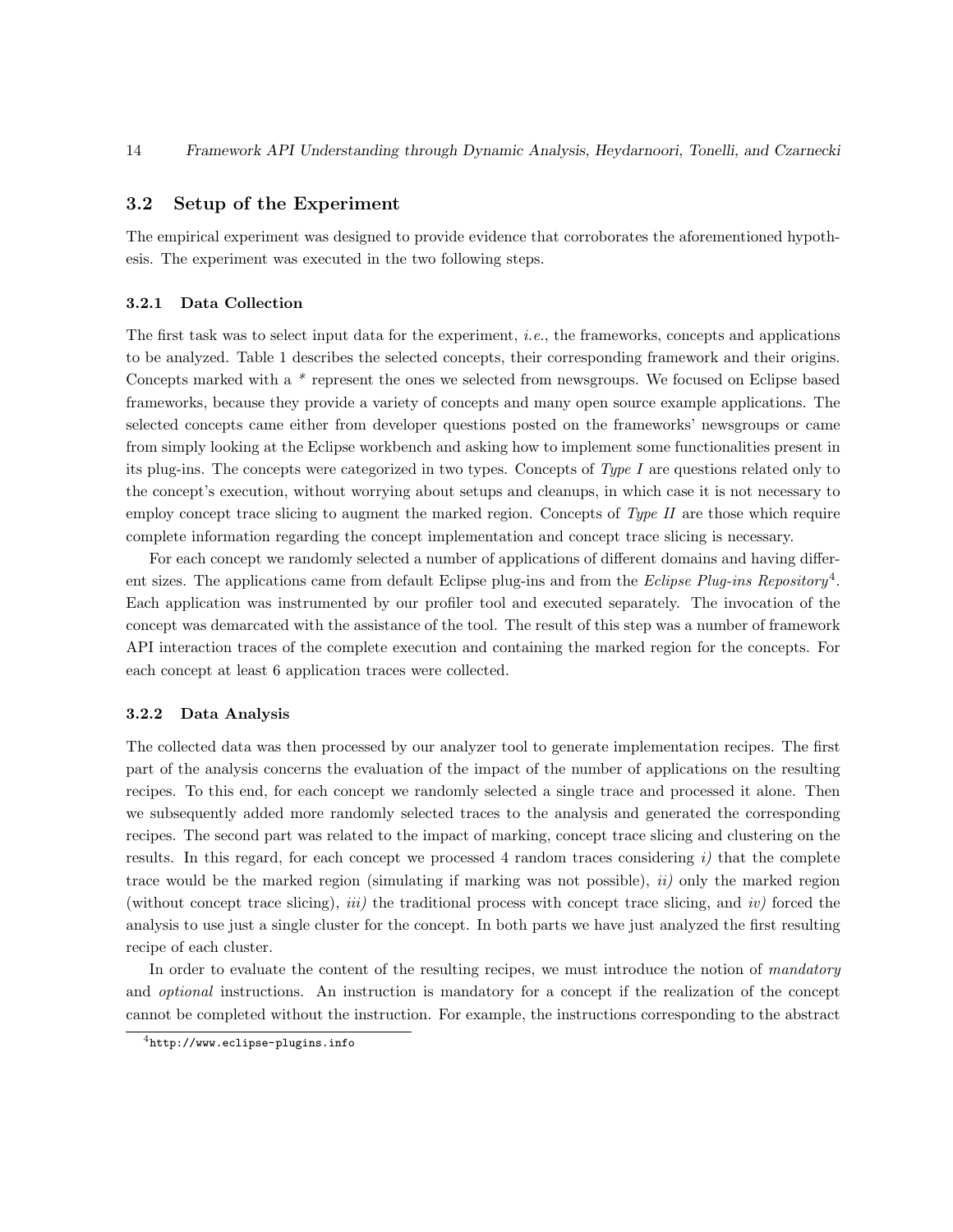| rable 1. Concepts selected for the experiment. |                      |              |                                                                                                                                |  |  |  |  |
|------------------------------------------------|----------------------|--------------|--------------------------------------------------------------------------------------------------------------------------------|--|--|--|--|
|                                                | Concept              | Framework    | Description                                                                                                                    |  |  |  |  |
| CONCEPT TYPE I                                 | $Select*$            | GEF          | What events happen when a user clicks<br>on a figure in a GEF editor?                                                          |  |  |  |  |
|                                                | Double<br>$Click*$   | GEF          | What events happen when a user double<br>clicks inside a GEF editor?                                                           |  |  |  |  |
|                                                | Hover*               | GEF          | What events happen when a user hovers<br>a figure in a GEF editor?                                                             |  |  |  |  |
|                                                | $F_{\rm OC115}$ *    | <b>JFace</b> | What events happen when a user clicks<br>on the title-bar of an Eclipse view?                                                  |  |  |  |  |
| CONCEPT TYPE II                                | Table Viewer         | Eclipse      | How to create a typical table viewer in<br>the Eclipse environment?                                                            |  |  |  |  |
|                                                | Tree Viewer          | Eclipse      | How to create a typical tree viewer in the<br>Eclipse environment?                                                             |  |  |  |  |
|                                                | Navigation           | Eclipse      | How to create the set of Go Home, Go Back<br>and Go Into actions in the Eclipse tree<br>viewer's toolbar for navigating trees? |  |  |  |  |
|                                                | ContextMenu          | JFace        | How to create a context menu in an<br>Eclipse view?                                                                            |  |  |  |  |
|                                                | Action               | JFace        | How to create an action in the toolbar of<br>an Eclipse view?                                                                  |  |  |  |  |
|                                                | Figure*              | GEF          | How to implement drawing a figure in a<br>GEF editor?                                                                          |  |  |  |  |
|                                                | Connection           | GEF          | How to implement drawing a connection<br>between two figures in a GEF editor?                                                  |  |  |  |  |
|                                                | $Drag-N-$<br>$Drop*$ | GEF          | How to implement drag and drop into a<br>GEF editor from its palette?                                                          |  |  |  |  |
|                                                | ContentAssist        | <b>JFace</b> | How to implement the content assistant<br>feature in the Eclipse text editors?                                                 |  |  |  |  |

Table 1: Concepts selected for the experiment.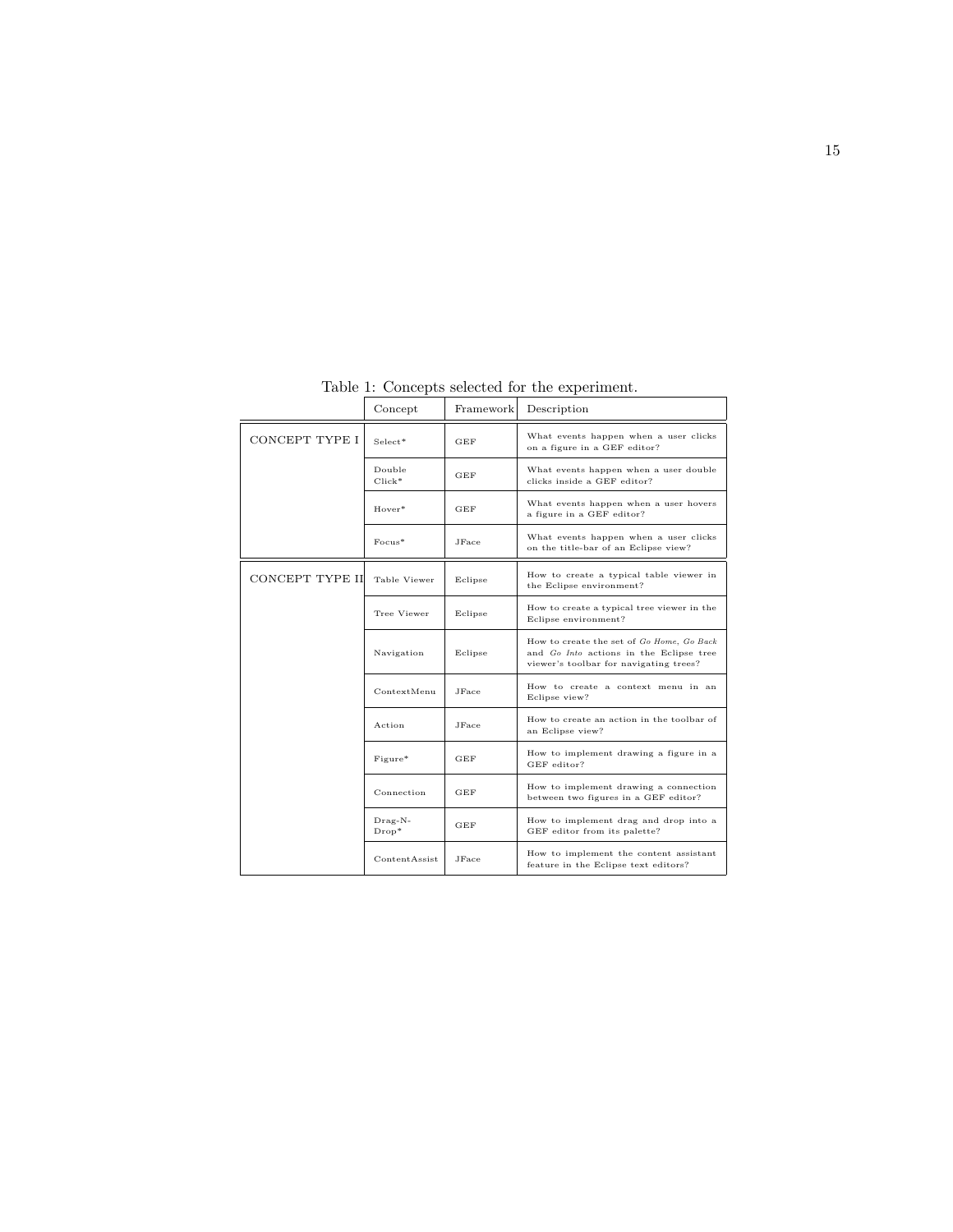events of Section 2.3.2 are mandatory for the implementation of a context menu because without these instructions a context menu does not work. However, a context menu can optionally contain a separator and, thus, the corresponding instruction is optional.

Besides mandatory and optional instructions, a recipe may also contain instructions that are not relevant to the implementation of the concept. Such instructions are called the *false positives* of a recipe. The instructions that are mandatory for a concept but that are not included in a recipe are called the recipe's false negatives.

The determination of the set of mandatory instructions for the realization of a concept, as well as of which instructions can be declared optional, requires a reference. For some concepts the available documentation served as a guide. Independently of documentation availability, the authors manually inspected sample applications code to come up with the set of mandatory instructions. Also, an instruction was declared optional based on the authors understanding of the concept. This knowledge acquired while studying the extracted recipes, the available documentation and the sample application's code was the input for the last step, the qualitative analysis.

## 3.3 Results

## 3.3.1 Quantitative Analysis

Figure 3 presents the results of the first part of the quantitative analysis. It displays the impact of the number of sample applications on the recipe. For brevity and because we have collected very similar results for all concepts in the experiment, we just present the results for 4 concepts here.

The diagrams display only the number of false positives and the size of the resulting recipes. The number of false negatives is omitted because in all cases it was 0, *i.e.*, it was always possible to detect all mandatory instructions, even when increasing the number of applications. Still, as can be seen in the diagrams, by slightly increasing the number of applications the recipes become smaller and with fewer false positives. After the number of applications is increased to 3 or 4, the quality of the recipe tends to stabilize, with the number of false positives approaching 0. This shows that by using only a few applications it is possible to obtain recipes that get closer to the set of mandatory instructions.

The results of the second part are presented in Table 2. In this Table, Complete Trace shows the simulation of not having marking, when the whole trace in considered the marked region; Just Marked Region represents the processing of just the marked region, without slicing; and With Concept Trace Slicing displays the results when the concept trace slicing technique is in use. Furthermore,  $S$ ,  $P$ , and  $N$  are the size, number of false positives and negatives, respectively. The column S displays not only the size, but also the number of mandatory and optional instructions found in the recipe, in this order. The concepts whose recipes ended up in different clusters have one row for each cluster. Concepts marked with a  $*$ represent the ones without available documentation, in which case the set of mandatory instructions is determined only by code inspection. All results correspond to the use of 4 random applications to extract the recipe.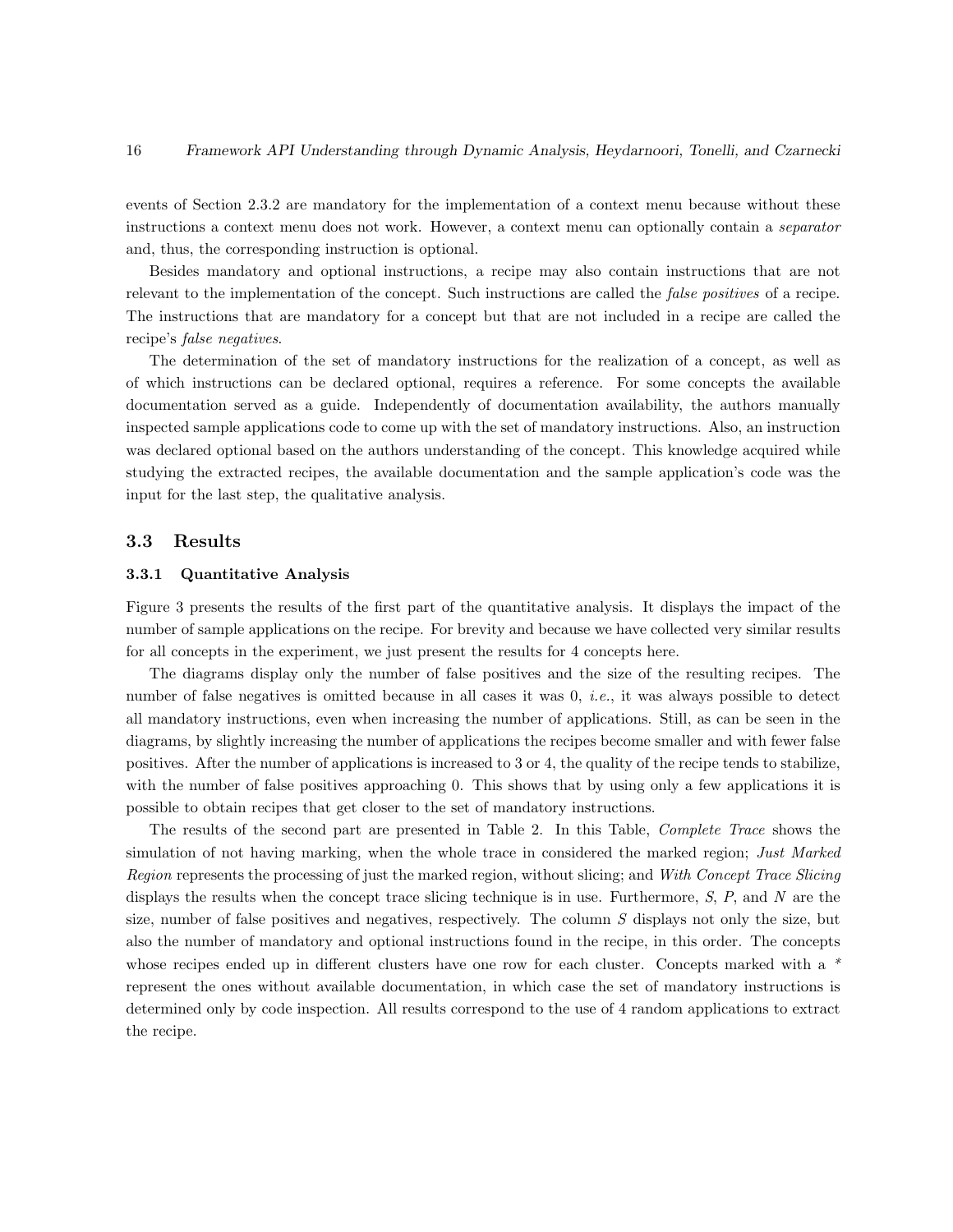|                    | Complete         |                |                | Just Marked              |                |                         | With Concept         |                |                          |
|--------------------|------------------|----------------|----------------|--------------------------|----------------|-------------------------|----------------------|----------------|--------------------------|
| Concept            | Trace            |                |                | Region                   |                |                         | <b>Trace Slicing</b> |                |                          |
|                    | $\boldsymbol{S}$ | $\overline{P}$ | $\overline{N}$ | S                        | $\overline{P}$ | $\overline{N}$          | $\boldsymbol{S}$     | $\overline{P}$ | $\boldsymbol{N}$         |
| $Select*$          | 54<br>(3)(4)     | 47             | $\mathbf 0$    | 3<br>(3)(0)              | $\mathbf 0$    | $\mathbf 0$             | $\overline{a}$       | $\overline{a}$ | $\frac{1}{2}$            |
| Double<br>$Click*$ | 62<br>(2)(3)     | 57             | $\theta$       | $\overline{2}$<br>(2)(0) | $\overline{0}$ | $\overline{0}$          | L,                   | L,             | ä,                       |
| Hover*             | 52<br>(0)(0)     | 52             | $\overline{4}$ | $\overline{4}$<br>(4)(0) | $\bf{0}$       | $\mathbf 0$             | $\frac{1}{2}$        | ä,             | $\overline{\phantom{a}}$ |
|                    | 52<br>(0)(0)     | 52             | $\mathbf{1}$   | $\,1$<br>(1)(0)          | 0              | $\overline{0}$          | $\overline{a}$       | L,             | ä,                       |
| Focus              | 20<br>(1)(0)     | 19             | $\mathbf{O}$   | $\,1$<br>(1)(0)          | $\bf{0}$       | $\mathbf 0$             | $\frac{1}{2}$        | $\overline{a}$ | $\frac{1}{2}$            |
| Table Viewer       | 27<br>(13)(14)   | $\mathbf 0$    | $\sigma$       | 27<br>(13)(14)           | $\bf{0}$       | $\overline{0}$          | 27<br>(13)(14)       | $\bf{0}$       | 0                        |
| Tree Viewer        | 31<br>(13)(18)   | $\overline{0}$ | $\theta$       | 31<br>(13)(18)           | $\sigma$       | $\overline{0}$          | 31<br>(13)(18)       | $\theta$       | $\overline{0}$           |
| Navigation*        | 23<br>(9)(7)     | $\overline{7}$ | $\overline{0}$ | $\overline{7}$<br>(3)(4) | $\mathbf 0$    | 6                       | 19<br>(9)(7)         | 3              | $\overline{0}$           |
| ContextMenu        | 15<br>(6)(6)     | 3              | $\overline{0}$ | 3<br>(2)(1)              | $\mathbf 0$    | $\overline{4}$          | 15<br>(6)(6)         | 3              | $\overline{0}$           |
| Action             | $1\,5$<br>(2)(2) | $1\,1$         | $\theta$       | $\,1$<br>(1)(0)          | $\mathbf 0$    | $\mathbf{1}$            | 5<br>(2)(2)          | $\,1$          | $\theta$                 |
|                    | 63<br>(16)(33)   | 14             | $\mathbf 0$    | 23<br>(12)(11)           | $\mathbf 0$    | $\overline{4}$          | 56<br>(16)(33)       | $\overline{7}$ | 0                        |
| Figure             | 68<br>(16)(34)   | 18             | $\overline{0}$ | 24<br>(12)(12)           | $\mathbf 0$    | $\overline{4}$          | 55<br>(16)(32)       | $\overline{7}$ | $\overline{0}$           |
| Connection         | 57<br>(23)(19)   | $1\,5$         | $\mathbf{O}$   | 22<br>(14)(8)            | $\mathbf 0$    | 9                       | 44<br>(23)(18)       | 3              | 0                        |
| Drag-N-Drop        | 53<br>(20)(20)   | $1\,3$         | $\mathbf{O}$   | 18<br>(12)(6)            | $\mathbf 0$    | 8                       | 40<br>(20)(19)       | $\,1\,$        | 0                        |
| ContentAssist      | 18<br>(2)(11)    | 5              | $\mathbf{O}$   | 1<br>(0)(0)              | $1\,$          | $\overline{\mathbf{2}}$ | 16<br>(2)(11)        | 3              | $\mathbf 0$              |

Table 2: Quality of recipe extracted with 4 sample applications for the concepts introduced in Table 1.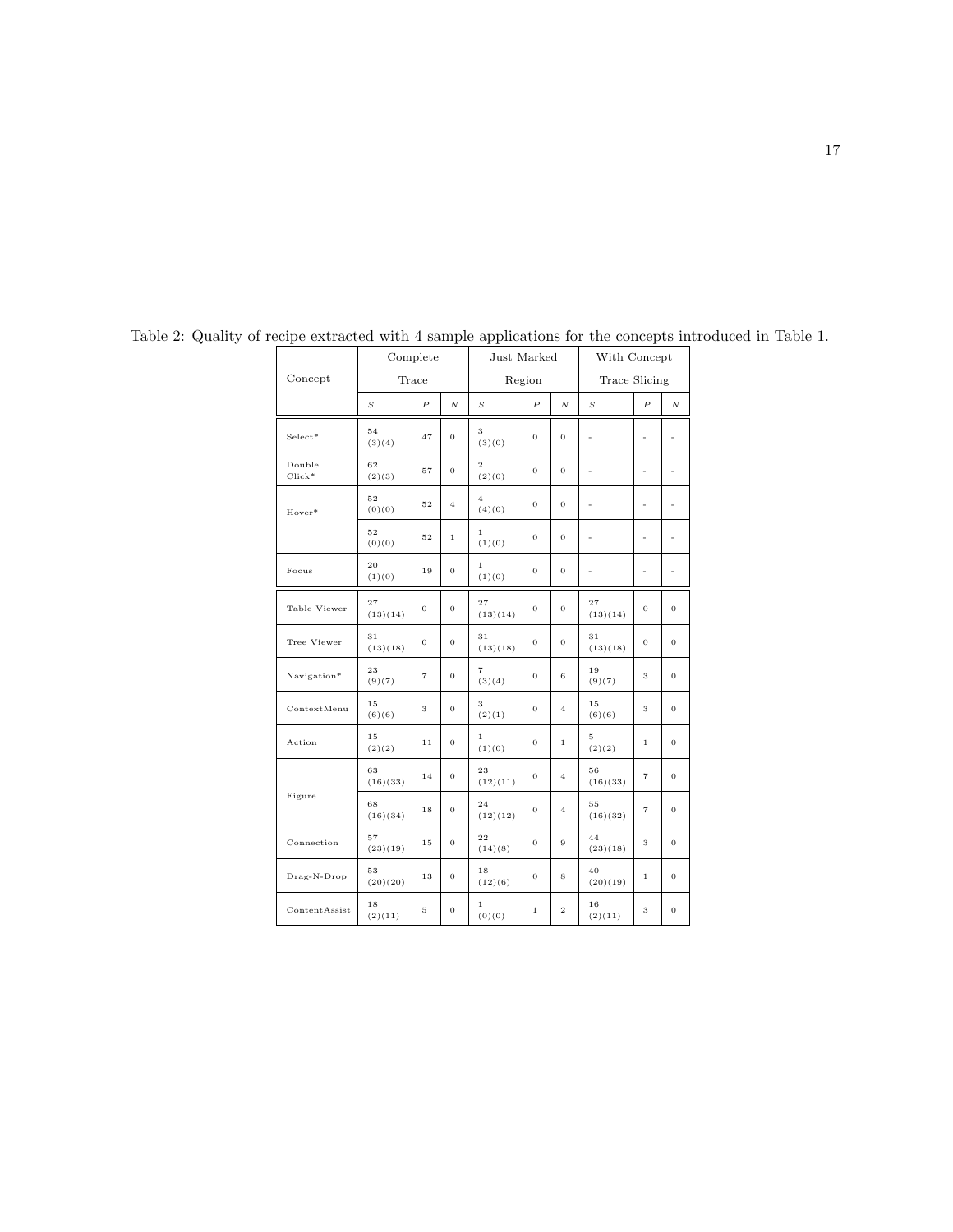

Figure 3: Impact of the number of sample applications on the recipe size and number of false positives.

The results for the *Complete Trace* column indicate that using the whole application trace is insufficient for getting quality recipes, because, although those recipes contain few false negatives, they are very large and present many false positives. We can understand the impact of marking at runtime by comparing the results of this column with *Just Marked Region*. For all concepts, the size of the recipes and the number of false positives are drastically reduced. For concepts of  $Type I$ , whose target is solely the concept execution, the recipes are perfect, in the sense that they contain all mandatory instructions and no optionals. However, because the marked region can miss setup and cleanup interactions, using only the marked region events to retrieve complete recipes yields many false negatives for concepts of Type II.

The impact of the concept trace slicing technique is observable by comparing column With Concept Trace Slicing with the previous results. Because the technique selectively augments the marked region, it is able to reach all relevant events without bringing many irrelevant ones. In this way, it extracts recipes without false negatives and that are in general much smaller and with fewer false positives if compared with the complete trace. The only exception is the Context Menu, where the results were very similar to the complete trace. By analyzing this case closely, we realized that the selected sample applications have only this concept in common, a situation that eliminated false positives from the analysis of the complete trace. Note that concepts of Type I don't require concept slicing and are left outside this analysis.

The impact of clustering can be measured by forcing the analysis to use just a single cluster for each concept. The only concepts affected are those that presented clusters in the first place, Hover and Figure. The results of forcing a single cluster in their analysis is presented in Table 3. For Hover, using the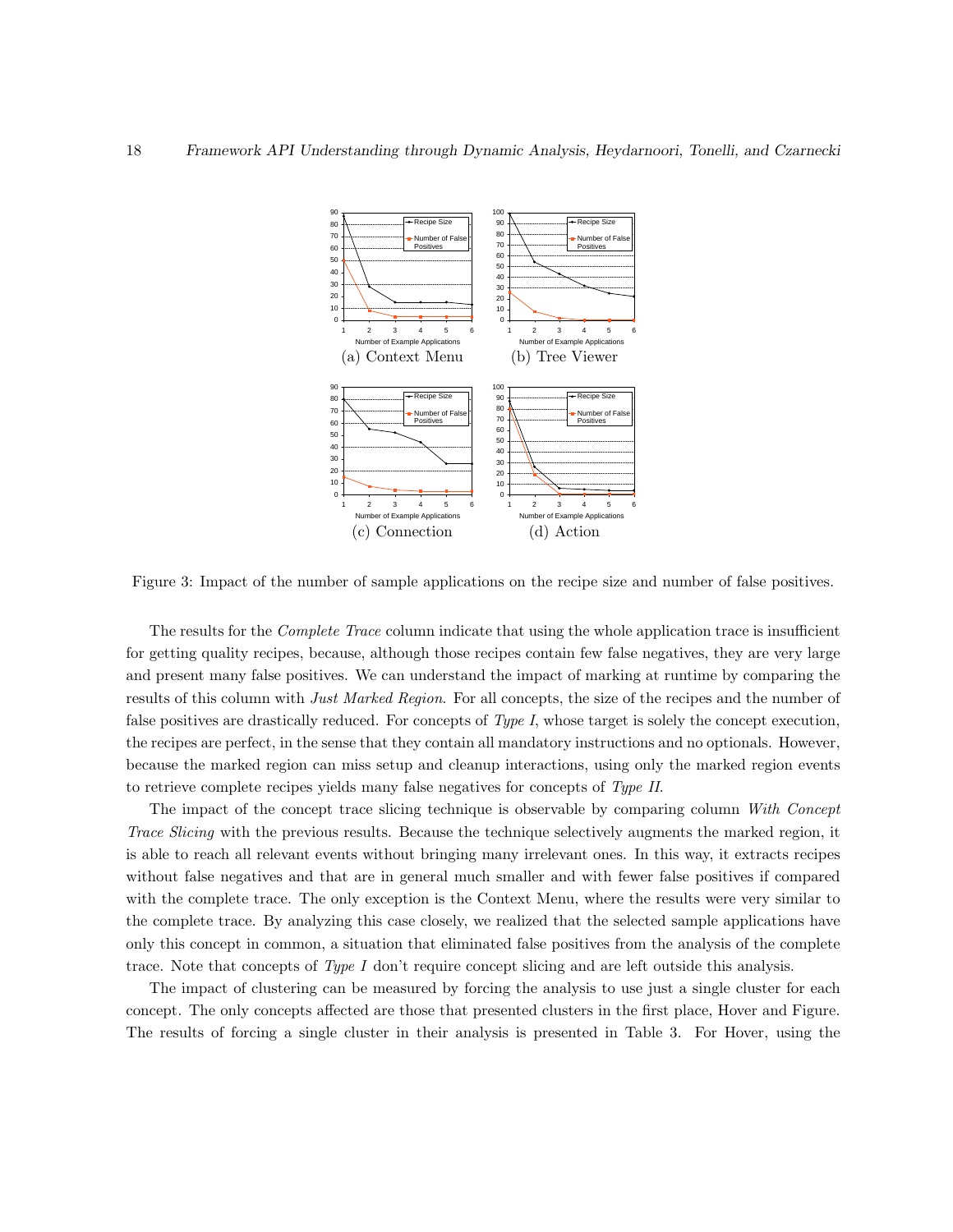|         | Complete       |                  |                | Just Marked    |                  |                  | With Concept   |        |                  |
|---------|----------------|------------------|----------------|----------------|------------------|------------------|----------------|--------|------------------|
| Concept | Trace          |                  |                | Region         |                  |                  | Trace Slicing  |        |                  |
|         | S              | $\boldsymbol{P}$ | N              | S              | $\boldsymbol{P}$ | $\boldsymbol{N}$ | S              | $_{P}$ | $\boldsymbol{N}$ |
| Hover   | 52             | 52               | $\overline{4}$ | $\overline{4}$ | $\Omega$         | $\theta$         | ٠              | ۰      | ۰                |
|         | (0)(0)         |                  | $\mathbf{1}$   | (4)(0)         |                  |                  |                |        |                  |
| Figure  | 51<br>(16)(22) | 13               | $\theta$       | 20<br>(12)(8)  | $\theta$         | $\overline{4}$   | 39<br>(16)(20) | 3      | $\theta$         |

Table 3: Impact of not performing clustering on the quantitative results.

complete trace generates a recipe that only contains false positives. The reason is because the sample applications have many instructions in common that are not implementing the concept. The two rows of false negatives indicates the situation for each of the recipes generated with clusters. If just the marked region is used, then the process extracts a complete and useful recipe. However, it represents only one of the two possible variants discovered with clustering. This result is similar to the ones obtained for Figure. For this concept, the resulting recipes had quality relatively comparable to the ones obtained with clustering. Yet, one implementation variant was missing.

## 3.3.2 Qualitative Analysis

To perform the qualitative analysis of the recipes generated by the FUDA, they were compared against the documentation of the frameworks, actual example application' source code and their enclosing comments, and the responses to the questions in the developers newsgroups. Using this analysis, we were able to validate our evaluation hypothesis that it is possible to determine useful implementation recipes by using a few example applications. In particular, we were able to answer some questions to which there were no answer in the newsgroups; find some errors in some of the responses; or find recipes which are more complete than what is provided in the documentation of the frameworks under the study.

For the concept Select, the response in the newsgroup is: "it looks like handleMousePressed is called". Nevertheless, when we searched all the example plug-ins in the GEF package and example plug-ins from the Internet, none of them had this method in their source code. However, by applying the FUDA technique on just the marked regions of traces, it was easily possible to understand that those example applications call method createDeleteCommand when a figure is selected in a GEF editor. For the concept Double Click, when just marked regions of traces were used, the recipe found by FUDA was exactly the same as the response in the GEF developers newsgroup. For the concepts Hover, Focus, and Drag-N-Drop there were no answers to those questions in the forum. However, with the help of the FUDA technique, we were able to find the answers to those questions. Then, we checked our recipes against the source code of example applications and existing documentation and confirmed that the generated recipes are true. In particular, for the concept Drag-N-Drop, we found that Outgoing EditPartViewer.addDragSourceListener and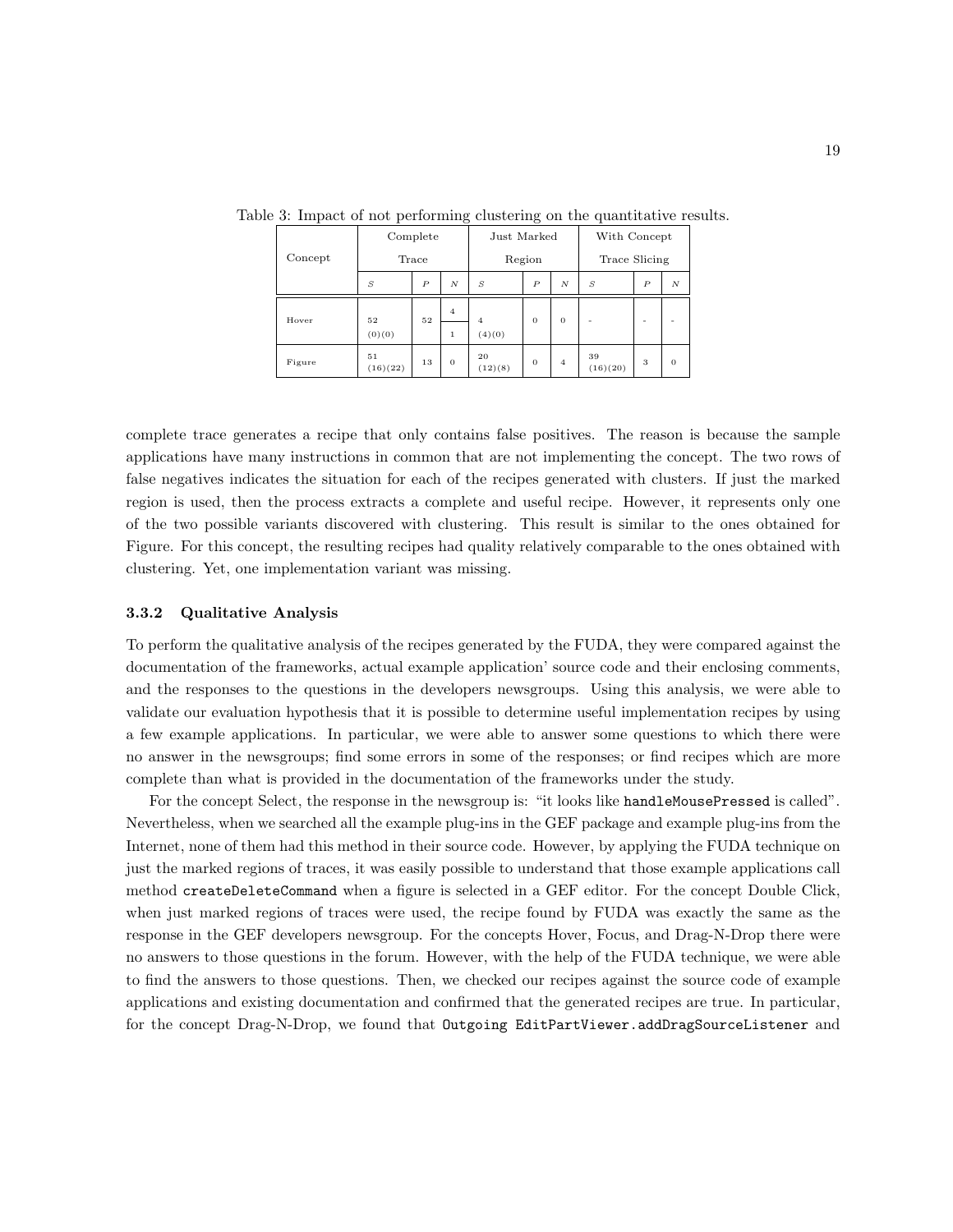Outgoing EditPartViewer.addDropTargetListener are relevant instructions to the concept Drag-N-Drop which are not discussed in the GEF Programmer's Guide in the Eclipse environment. For this concept, the only false positive in the recipe when concept trace slicing is performed was Outgoing EditPartViewer.setContextMenu which is easily identifiable by the software engineer.

For the concepts Context Menu and Action, the false positives were those that manipulate the Eclipse view itself such as Outgoing ContentViewer.setContentProvider. The reason is that a context menu is invoked or an action is run inside an Eclipse view, and therefore the false positive instructions that manipulate the Eclipse view show themselves in the recipes.

For the concepts Figure and Connection, all the false positives when concept trace slicing is performed are those instructions that manipulate the palette of the GEF editor. The reason is that in order to draw a figure or create a connection in a GEF editor, we had to select them from the its palette in all of our example applications and therefore the instructions that were related to the implementation of palette were included in the recipes. If the software engineer is interested in those instructions as well, then they can be removed from the set of false positives.

When complete traces are used for the concepts in GEF, many of the false positives are those that initialize the GEF editor itself such as creating the action bar and creating the palette and its entries.

## 3.3.3 Tool Performance

All experiments were executed on a Pentium IV 1.60GHz machine with 1.00 GB of RAM. The required time for processing the framework API interaction traces and extracting the implementation recipes varied between 2 and 3 seconds. However, the time for collecting the traces depended on the size and usual performance of the example applications and frameworks, and on the target concept. In our experiments, recording each framework API interaction trace took up to 5 minutes.

## 3.4 Threats to Validity

This section discusses the threats to validity of the evaluation results presented in the preceding sections. We distinguish between *internal validity* in which potential threats in executing the steps of the experimental study are discussed, from *external validity* which relates to what extent the results can be generalized [8].

Internal Validity. The main threat to internal validity is related to manually counting the number of false positives and false negatives. Manual inspection is typically subject to errors. However, to compute the number of false positives, it was easily possible to identify the relevance of a given instruction using documentation and/or program source code. Furthermore, since the size of the recipes were often succinct, it was easily possible for the authors to check the correctness of number of false positives in several iterations to minimize this threat.

Regarding the number of false negatives, it is difficult to guarantee their correctness because of some sort of context dependency in the definition of a concept, i.e., it depends on users' point of view of a concept;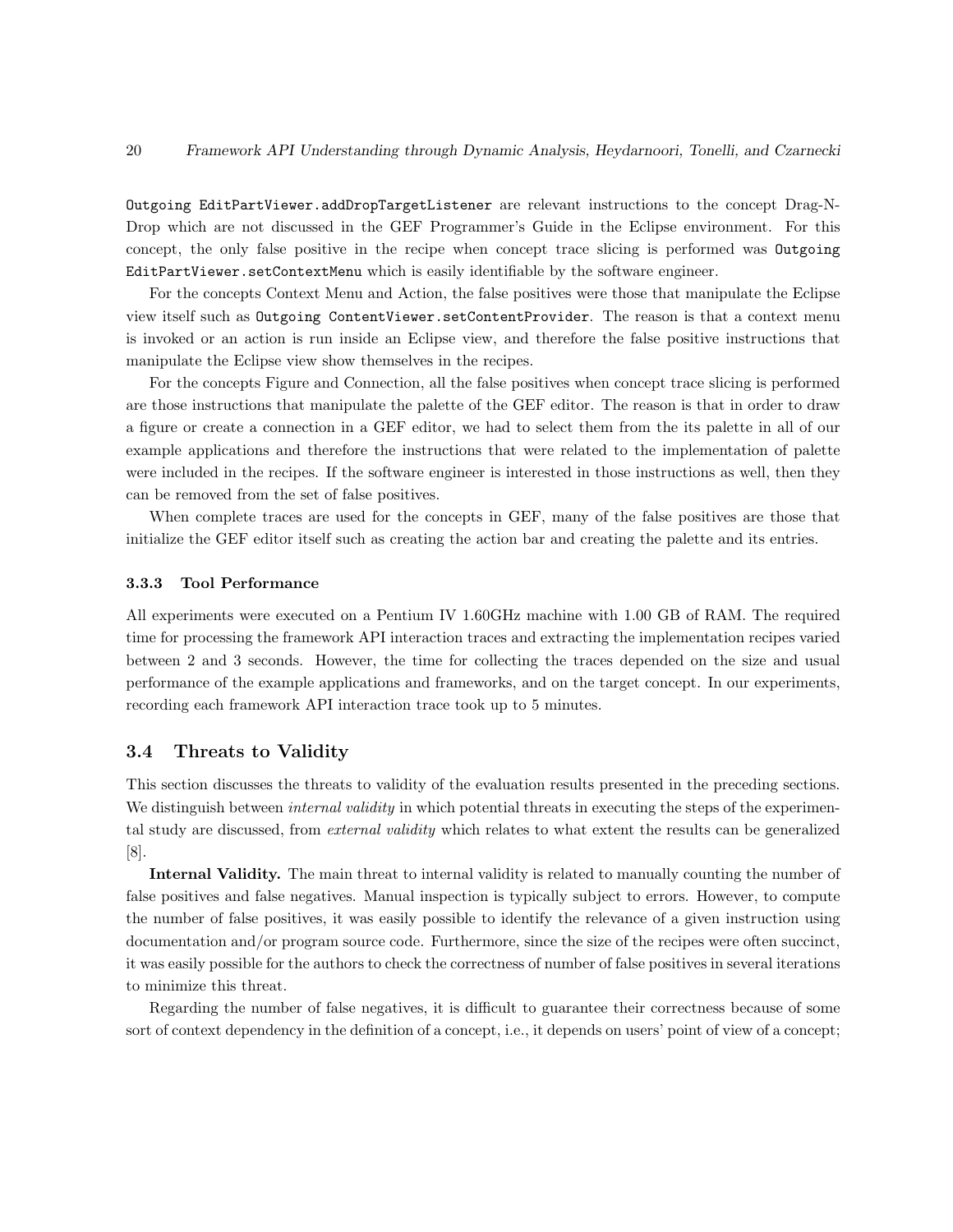particularly when a concept includes variable elements. To minimize this threat, in our experiments, we focused only on well-defined concepts in frameworks documentation or newsgroups. Moreover, the authors put great care while defining the set of mandatory instructions for a target concept.

Another threat to internal validity relates to the incompleteness of frameworks documentation we used to compute the number of false positives and false negatives. To minimize this threat, we not only used the documentation provided by the frameworks developers, but also we used a number of articles available over the Internet. Furthermore, we used example applications source code as the complement of those documentation.

Finally, there might be some problems in the prototype implementation of FUDA that can lead to wrong conclusions. To minimize this threat, the authors of this report independently debugged the profiler and analyzer tools. However, there might be still some issues with the instrumentation of applications and frameworks. For instance, AspectJ which we used for the purpose of instrumentation can not instrument static strings since they are in-lined with the code. Nevertheless, there are a number of predefined static strings in the GEF framework to which different requests from the applications to the framework are compared. Using our prototype implementation of FUDA, we were not able to capture those strings.

External Validity. Our experimental evaluation involves three inputs: frameworks, concepts, and example applications. The way in which instances were selected for these variables directly affects the external validity of the results.

Frameworks. One threat to external validity is that all the frameworks in our experimental study are GUI frameworks in the Eclipse environment. Therefore, the experimented frameworks are not representative of different types of frameworks in practise. In particular, frameworks that use reflection such as  $Struts^5$  and  $Spring^6$  are quite common nowadays. Nevertheless, we did not perform experimental study with these frameworks and left it for our future work.

Concepts. One major threat to external validity is that the experimented concepts are all GUI concepts, self-contained, and very easy to delineate during invocation. This threat was minimized by selecting the most common concepts in the experimented frameworks, and referring to newsgroups to answer real programming issues. Nonetheless, another threat to external validity is that the selected questions from the forums are not representative. To minimize this threat, we randomly selected the questions from the pool of questions we extracted from newsgroups.

Example Applications. The selection of example applications for each concept and the order of processing them directly affects the results since the number of false positives and false negatives are highly dependent on how the desired concept is implemented in those applications. To reduce the risk of this threat and obtain results that can be generalized, we not only used example applications that were provided by the framework developers, but also we used example applications available in open source software repositories in the Internet. Furthermore, for each concept, at each step of the experiment, we randomly selected the example applications from the pool of sample applications.

<sup>5</sup>http://struts.apache.org/

 $6$ http://www.springframework.org/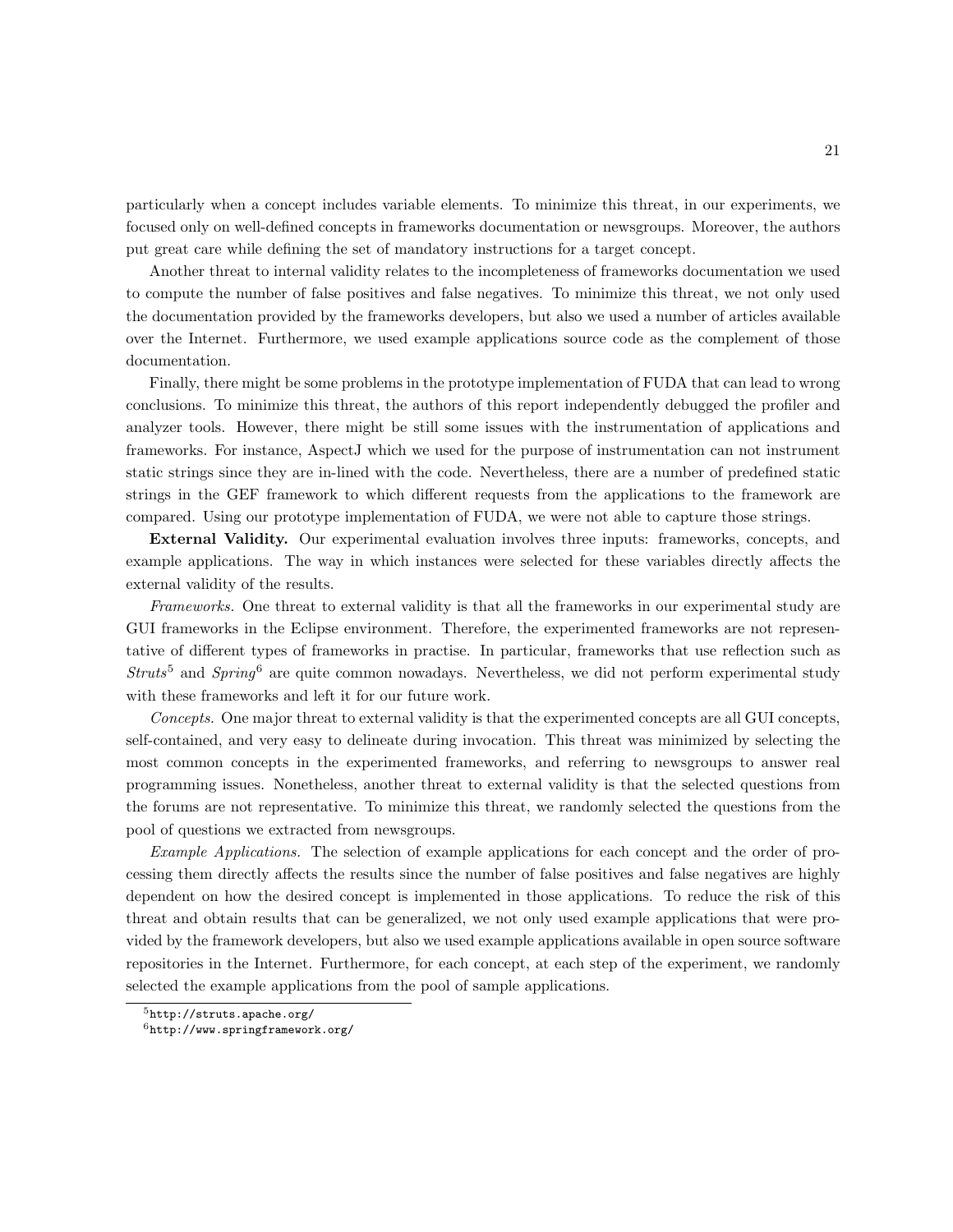## 4 Discussion

## 4.1 Strengths and Weaknesses

The empirical evaluation results indicate that FUDA can retrieve useful recipes from only few sample applications. Furthermore, the approach is highly automated and scalable. The processing of the traces is fully automatic and the instrumentation does not impose significant overhead on the application execution since only the API interaction rather than full traces are recorded. Given a set of applications and scenarios, the amount of time needed to retrieve recipes is mainly determined by the amount it takes to execute the scenarios on the applications. Furthermore, dynamic analysis will detect what API elements are actually being invoked. This is important since frameworks typically use polymorphism and reflection and the presence of these languages renders static analysis less applicable. Finally, using the current implementation of FUDA, it is possible to profile closed source Java applications as well. This property makes FUDA applicable even if the sources of the sample applications are not available.

Nevertheless, the approach has some potential drawbacks. Most importantly, the quality of the results may depend on the selection of the applications. Thus, creating the scenarios might require some careful design to isolate the API instructions of interest in the context of composite concepts. We comment on this issue in the next subsection. Second, all dynamic approaches are dependent on the input data and generalizing from this data might not be safe. In that sense, FUDA will retrieve the set of API instructions that are invoked in each execution, but may fail to retrieve optional API instructions. Finally, dynamic approaches require the setup of the runtime environment, which might not be easy in some situations. Therefore, being able to retrieve useful recipes from only few application executions is particularly important.

## 4.2 Scenario Design Considerations

The nature of the concept and the ways in which it is implemented by the applications can influence the results. Ideally, the concept is self-contained, its invocation is easily delimitable, and the sample applications have only this concept in common. If this is the case, FUDA will bring most benefits. In general, concepts are composites of other concepts, the invocation of a concept might not be easily demarcated, and the sample applications have many concepts in common. For example, most plugins implementing context menus also implement actions, views and other Eclipse concepts. In this case, it is even more crucial that developers can demarcate the boundaries of the concept execution. Furthermore, some concepts usually come always associated with other concepts and, as it turns out, it is very difficult to separate them. For example, in order to open a popup menu in an Eclipse view, something must be selected. It is therefore hard to describe the concept of popup menu without the concept of selection.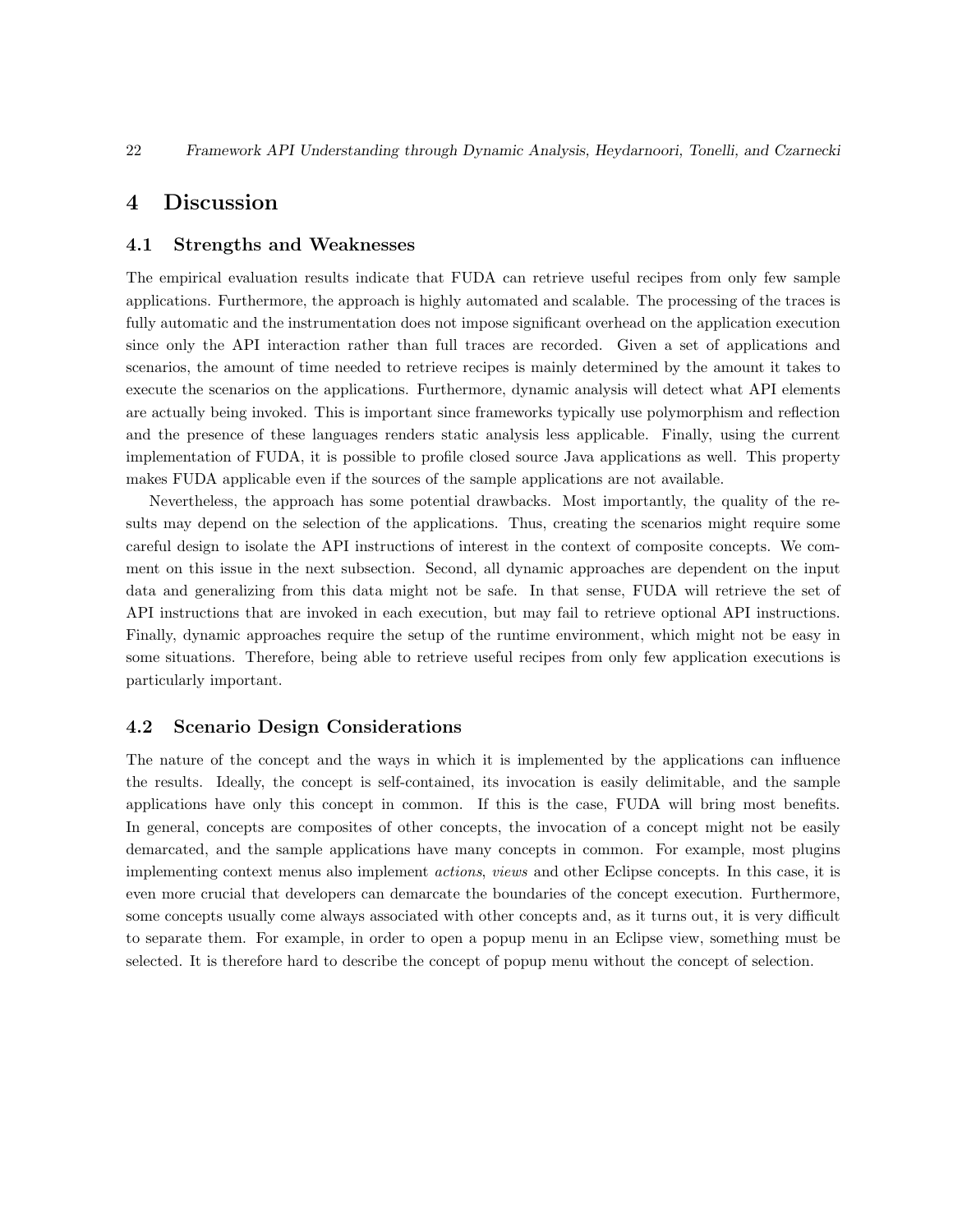## 4.3 Concept Trace Slicing

It is worth noting that the dynamic concept trace slicing presented in Section 2.3.1 is quite different from traditional dynamic program slicing [2]. First, while program slicing is defined in terms of data and control dependencies, concept trace slicing is defined in terms of relevance relationships between API invocations that incurred by the use of common objects as targets, parameters, or return values. Furthermore, while traditional dynamic slicing is defined with respect to a trace containing all program instructions that were executed, dynamic concept mining operates on API interaction traces.

The dependency relationship is motivated by common API usage patterns. For example, two method invocations sharing the same target objects could be related by the fact that one invocation initializes the target for the second invocation, or the second invocation cleans up the object that was used in the first one. Similarly, an invocation that returns an object that is later used as a target or parameter in a subsequent invocation may be an invocation to a factory method. Clearly, our relevance relationship may lead both to false positives and false negatives. For example, false positives commonly occur if the same object is used in two invocations for unrelated uses. False negatives can happen if invocations are related by side effects, such as accessing some objects in some framework registry. Nevertheless, as shown in the empirical evaluations, many of the false positives would be sorted out of the recipes in the data mining stage, and situations leading to false negatives are uncommon in the first place.

As the final point, one may question why the dependencies between two events in a framework API interaction trace are defined using the objects that are involved in those events instead of the actual data dependencies between the events, similarly to traditional slicing techniques. To answer this question, we defined the relevancy between two events using their data dependencies and performed the empirical evaluations for a number of concepts in Table 1. In all the experiments, it turned out that the complete framework API interaction traces were automatically marked since the API events were densely connected by data dependencies. As a result, many false positives were present in the resulting recipes, and we decided to use the object dependencies approach.

## 5 Related Work

Framework Usage Comprehension. Several tools for mining framework usage patterns from sample applications exist. Examples include  $XSnippet$  [12],  $Strathcona$  [6],  $Prospector$  [10],  $MAPO$  [15],  $CodeWeb$ [11], and  $F \nu T$  [3]. Both XSnippet and Strathcona are context-sensitive code assistant tools that allow developers to query a repository of code snippets that are relevant to the programming task at hand. Prospector is a tool that accepts queries in the form of a pair  $(\tau_{in}, \tau_{out})$  where  $\tau_{in}$  and  $\tau_{out}$  are class types. A query returns code snippets that instantiate an object of type  $\tau_{out}$  from a given input object type  $\tau_{in}$ . MAPO is a tool that searches open source repositories by using a query that characterizes an API by a method, class, or package. Then, it applies data mining techniques to mine closed sequential patterns from method call sequences extracted from the source files. Code Web [11] applies data mining on the source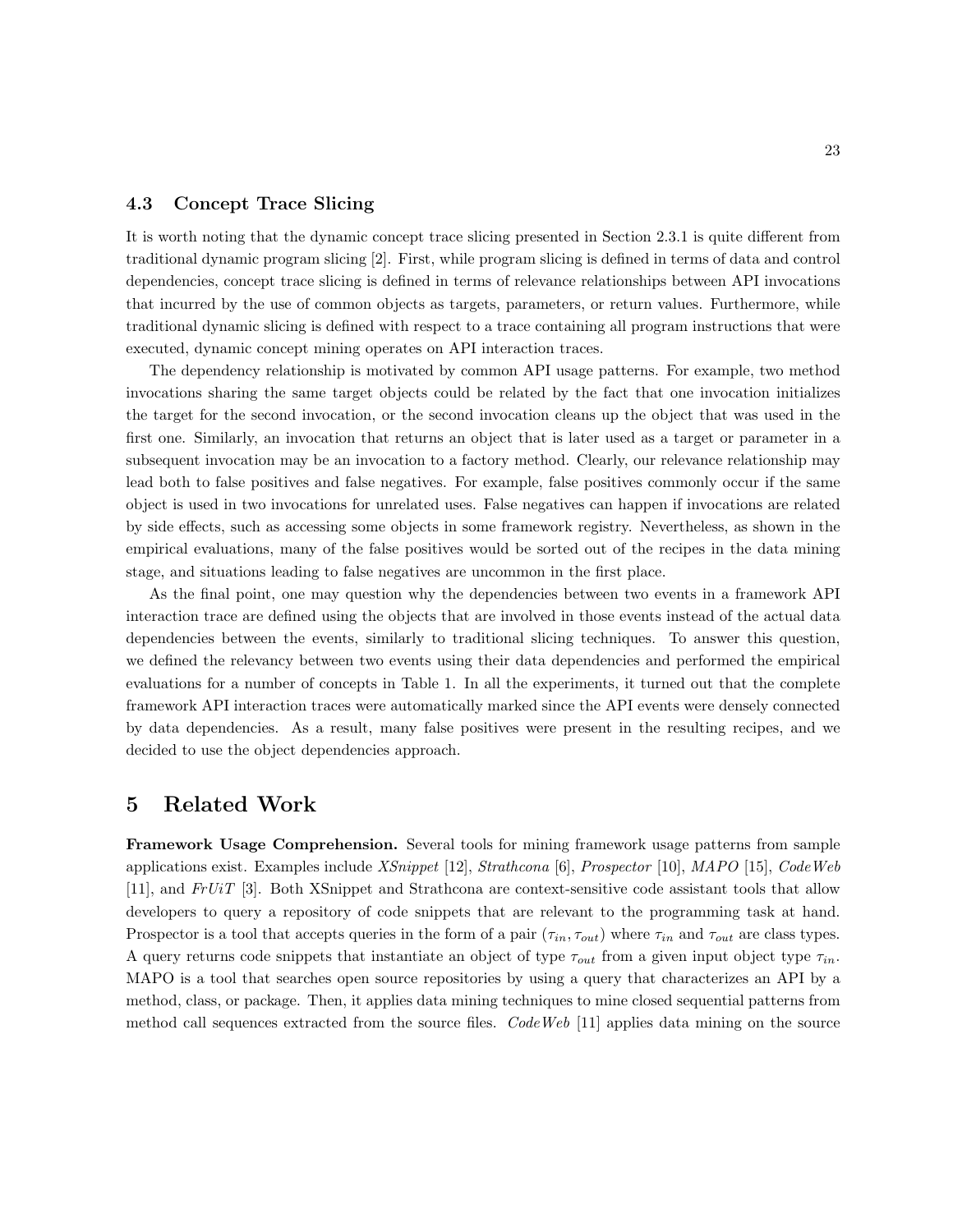code of programming libraries or frameworks to discover reuse patterns in existing applications.  $FrbiT$ uses the association rules mining technique to extract common framework usage patterns from existing framework applications and keep them in a database. Then, application developers can automatically query those patterns that are relevant in the context of their current task.

A recent work done by Acharya et al. [1] uses a frequent partial order mining tool to mine partial orders in program traces that are statically generated for APIs of interest by using a model checker tool. All these tools mentioned before use static analysis and are mainly code assistants in the context of a programming task at hand, such as how to call a specific framework method or how to instantiate a particular framework class. Therefore, these tools are mostly helpful when the developer at least knows the API element of interest and they are less helpful if the developer has only a high level idea of the concept that needs to be implemented. In contrast, FUDA uses primarily dynamic analysis in order to allow the developer to identify the concept of interest by invoking it explicitly. As a result, the developer does not need any knowledge of the framework API other than the names of the packages in which it resides.

Concept Location. Understanding how a certain concept or functionality is implemented in the source code of an application is an important program comprehension problem that is often referred to as the *concept location* or *feature location*. The concept location techniques can be mainly classified into static, such as SNIAFL [17], dynamic, such as Software Reconnaissance [14], and hybrid ones, such as the approach based on *concept analysis* [4], which combine static and dynamic analysis. To the best of our knowledge, none of these techniques explicitly address the issue of concept location in the context of framework comprehension. Nevertheless, the approach based on concept analysis is worth discussing in more detail as it is highly related to FUDA. The key idea of the approach is to execute a set of scenarios each exhibiting one or more features—to obtain execution traces and then to use concept analysis to locate the relevant units in the application code. In essence, the approach locates the features by computing all intersections and unions of the traces. The located units become starting points for user-assisted static analysis to locate additional feature-relevant units, e.g., object creation and clean-up instructions. There are several significant differences between this approach and FUDA. (i) Most importantly, the approach is not focused on API usage and the resulting feature slices will contain many application-specific instructions that are irrelevant from the viewpoint of framework usage. FUDA avoids this problem by focusing on API interaction traces. (ii) Furthermore, the approach works with traces from a single application, while FUDA enables the use of different applications through API event abstraction. The use of different applications affords more diversity in the traces and can lead to better results with fewer traces. In some cases, using different applications may even be the only way to obtain any useful results. For example, obtaining traces that use an Eclipse tree view in different ways from one application may not be possible. (iii) Another difference is that concept invocations are marked in FUDA. This marking avoids the need for a non-invoking trace to mask irrelevant events in the concept invoking trace. (iv) Finally, FUDA uses dynamic concept trace slicing instead of user-assisted static analysis. Static analysis for object-oriented programs is often highly imprecise due to polymorphism and reflection.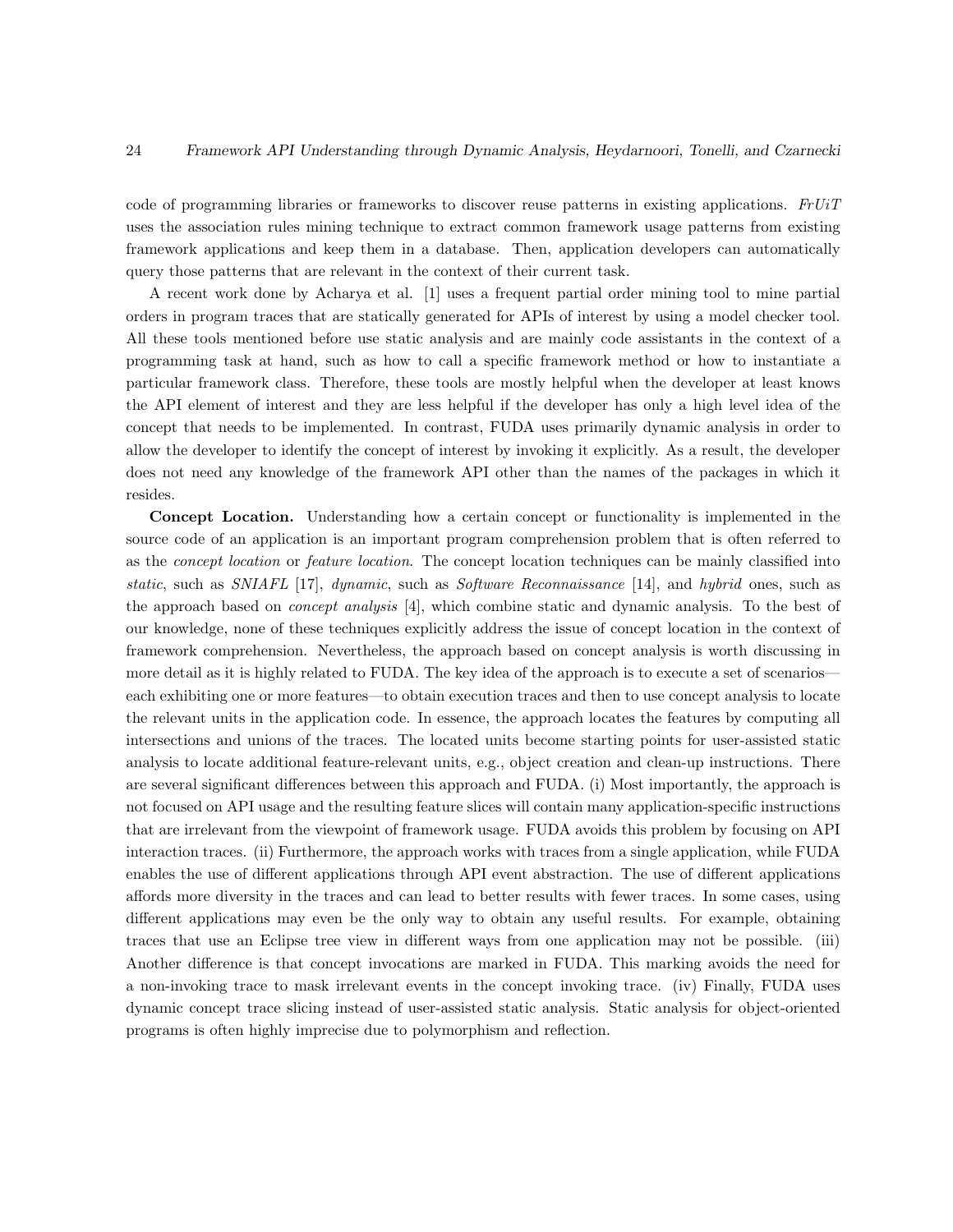## 6 Conclusion and Future Work

The API of many modern object-oriented software frameworks is large and complex. Hence, novice application developers often require a great amount of time and effort to learn how to use it. This report presented FUDA, a new approach that combines a novel dynamic slicing approach with clustering and data mining techniques to comprehend the implementation recipes of a framework-provided concept. A recipe specifies the API instructions that are commonly involved in the implementation of a concept. Our experimental results show that FUDA can generate the implementation recipes for a given framework-provided concept with just few false positives and false negatives by using only a few different sample applications implementing that concept.

Suggestions for future work include augmenting the recipes with additional information extracted from the traces, such as call nesting, partial ordering of calls, and object passing patterns. Furthermore, a simple postprocessing of the recipes could provide more detail about the instructions, such as listing whether a call back was provided by implementing an interface or overriding framework-provided class. User studies are necessary to determine which of these extensions should be provided first and how the information should be presented.

## References

- [1] M. Acharya, T. Xie, J. Pei, and J. Xu. Mining API patterns as partial orders from source code: From usage scenarios to specifications. In ESEC/FSE, New York, NY, USA, September 2007. ACM Press.
- [2] H. Agrawal and J. R. Horgan. Dynamic program slicing. In PLDI, pages 246–256, New York, NY, USA, 1990. ACM Press.
- [3] M. Bruch, T. Schafer, and M. Mezini. FrUiT: IDE support for framework understanding. In  $eTX$ , pages 55–59, New York, NY, USA, 2006. ACM Press.
- [4] T. Eisenbarth, R. Koschke, and D. Simon. Locating features in source code. IEEE TSE, 29(3):210–224, 2003.
- [5] E. Gamma and K. Beck. Contributing to Eclipse: Principles, Patterns, and Plugins. Addison-Wesley, 2003.
- [6] R. Holmes and G. C. Murphy. Using structural context to recommend source code examples. In ICSE, pages 117–125, 2005.
- [7] A. K. Jain, M. N. Murty, and P. J. Flynn. Data clustering: A review. ACM Computing Survey, 31(3):264–323, 1999.